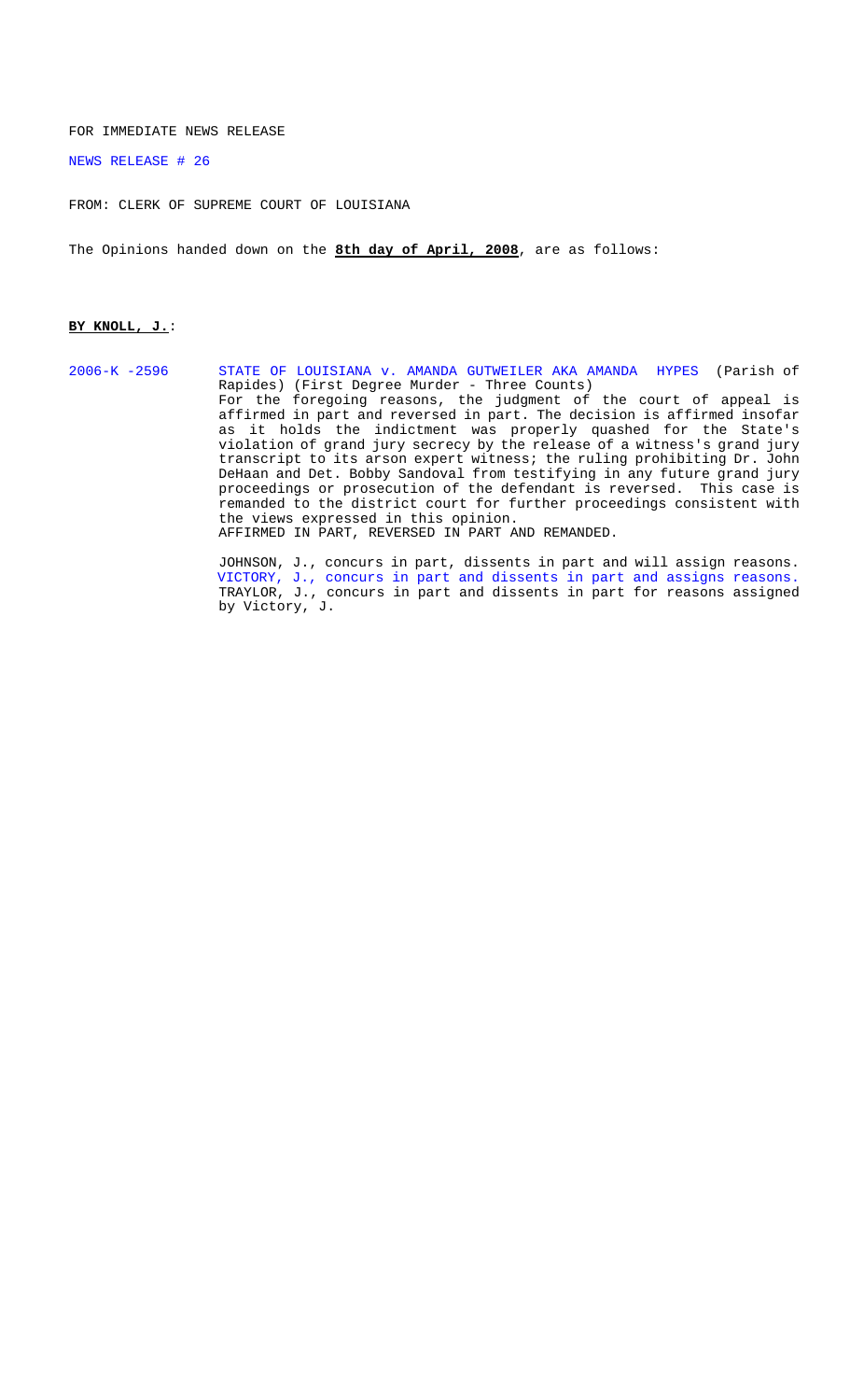### <span id="page-1-0"></span>**SUPREME COURT OF LOUISIANA**

#### **NO. 06-K-2596**

## **STATE OF LOUISIANA**

## **VERSUS**

# **AMANDA GUTWEILER AKA AMANDA HYPES**

## ON WRIT OF CERTIORARI TO THE COURT OF APPEAL, THIRD CIRCUIT, PARISH OF RAPIDES

## **KNOLL, Justice**

The pre-trial status of this criminal case concerns sanctions imposed by the trial court against the State for breaching grand jury secrecy in violation of La. Code Crim. Proc. art. 434. The trial court quashed the indictment charging defendant with three counts of first-degree murder, and further ordered two principal State witnesses, its arson expert, Dr. John DeHann, and the lead investigator, Det. Bobby Sandoval, from testifying before any new grand jury convened to re-indict the defendant or from any subsequent trial.<sup>1</sup> The court of appeal agreed with the trial court and affirmed. State *v. Gutweiler*, 06-561 (La. Ct. App. 3 Cir. 9/27/06), 940 So.2d 160. We granted this writ to further examine the significant questions raised concerning the appropriate sanctions for the State's breaches of grand jury secrecy. *State v. Gutweiler*, 06-2596 (La. 9/14/07), 963 So.2d 384. For the following reasons, we affirm the lower courts' quashal of the indictment against the defendant, but reverse the ruling prohibiting Dr. John DeHaan and Det. Bobby Sandoval from testifying in any future proceedings against the defendant. We find quashing the indictment was proper for the State's breach of grand jury secrecy, and remand the case to the district court for further

<sup>&</sup>lt;sup>1</sup>Additionally, the court found it was required to hold the assistant district attorney in constructive contempt, pursuant to La. Code Crim. Proc. art. 434, for violating the provisions of that article. The court ordered a show cause hearing to be set upon completion of appellate review.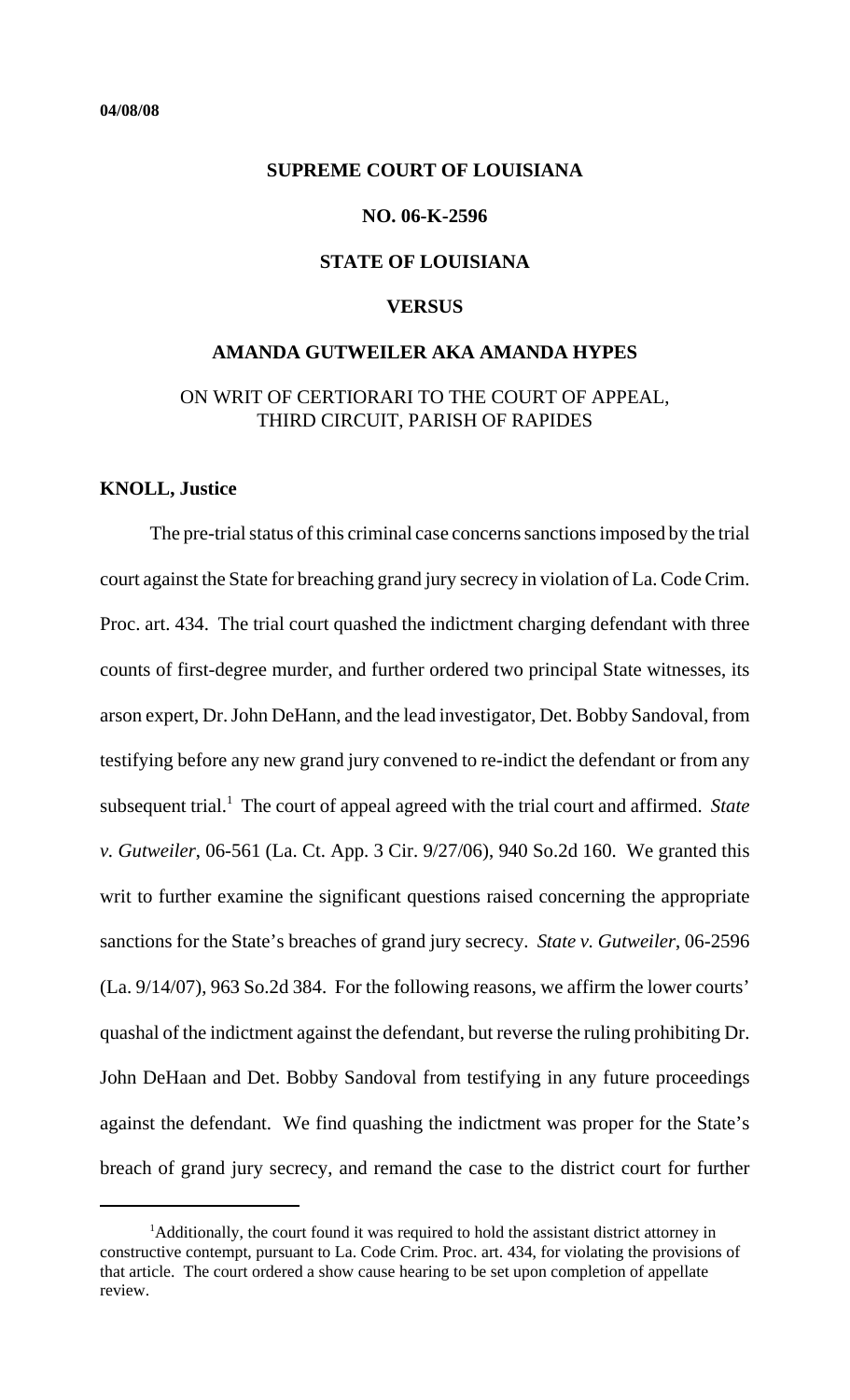proceedings.

## **FACTS AND PROCEDURAL HISTORY**

The Rapides Parish Grand Jury, on April 30, 2002, indicted Amanda Gutweiler, also known as Amanda Hypes, with three counts of first-degree murder in violation of La. Rev. Stat. 14:30. The State has announced its intent to seek the death penalty. The State maintains the defendant deliberately set fire to the family home on January 9, 2001, with the intent to kill her three young children. On May 3, 2002, defendant was arraigned and pleaded not guilty to all charges.

On February 7, 2006, defendant filed a "Motion to Compel Disclosure of Information Regarding Grand Jury Proceedings" (motion to compel), alleging the assistant district attorney confirmed he had released grand jury testimony to Dr. John DeHaan, the State's chief forensic arson expert witness. In the motion, defendant sought an order directing the State to enumerate, with particularity, the names of all persons to whom grand jury testimony or materials had been disclosed and precisely what testimony or materials had been disclosed. Subsequently, the district court granted the motion, ordering the State to provide the defendant with any and all grand jury information used by Dr. DeHaan.

Defendant then filed a motion to quash. The defendant argued the indictment should be quashed for the State's violation of the laws pertaining to grand jury secrecy and further, the State should be prohibited, in any subsequent proceedings, from using any witnesses who have been allowed access to grand jury materials. At the hearing on the motion to quash, the State submitted into evidence a stipulation of facts.

This stipulation provided that at the direction of an assistant district attorney, the State, on April 11, 2002, provided a transcript of Courtney Thomas's November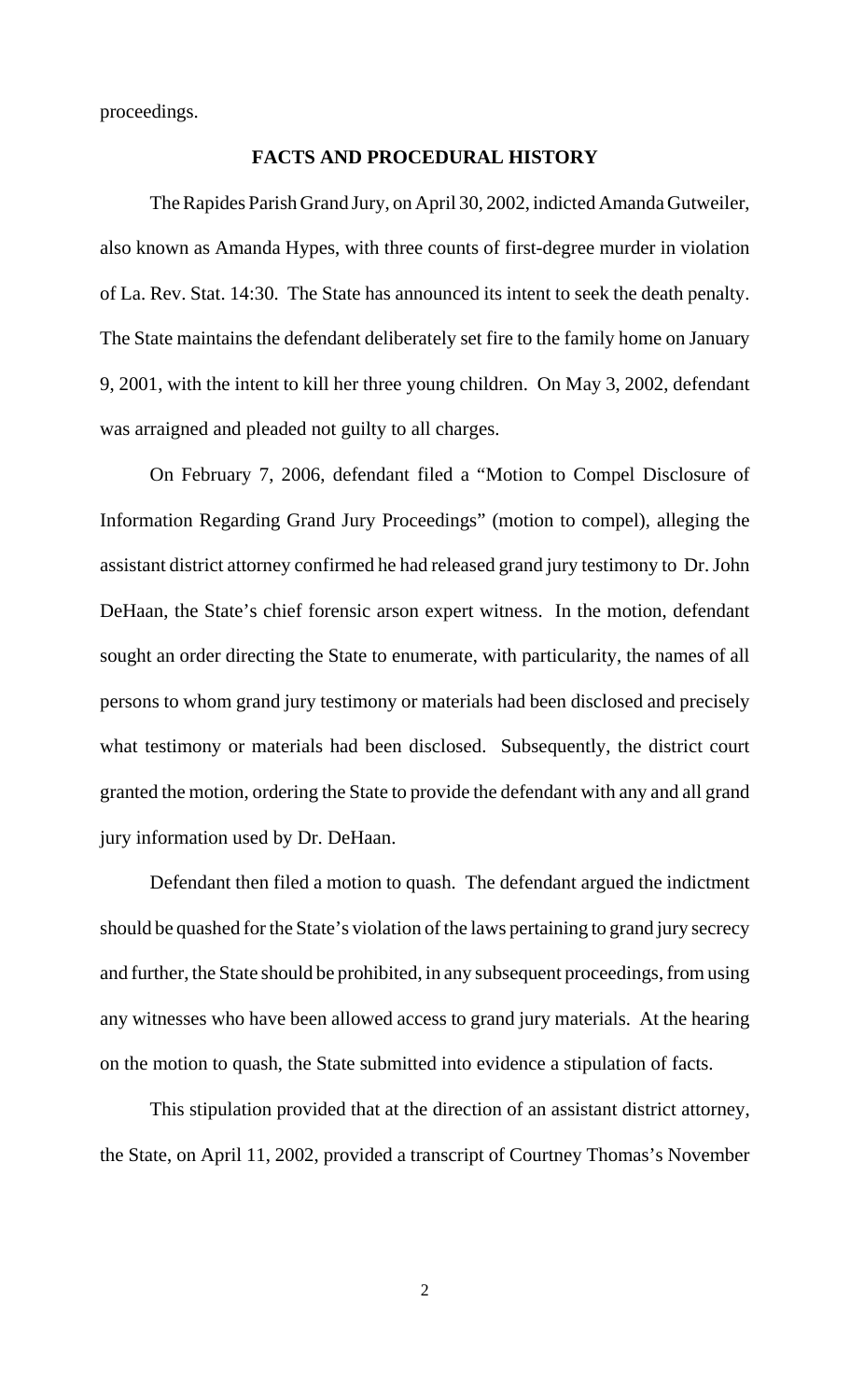28, 2001 grand jury testimony to Dr. DeHaan.<sup>2</sup> Dr. DeHann's receipt of this transcript is reflected in his report dated July 3, 2002. The State provided the transcript of Ms. Thomas's grand jury testimony to Dr. DeHaan in order for him to have a complete understanding of the fuel load (furnishings) of the house, so that he could render an opinion to the grand jury as to the cause and origin of the fire and answer any of their questions in that regard. The assistant district attorney did not apply for or obtain a court order or authorization to release Ms. Thomas's grand jury testimony to Dr. DeHaan. Prior to receiving the grand jury transcript, Dr. De Haan also reviewed a February 5, 2001 statement given by Ms. Thomas to law enforcement concerning the furnishings of the house. Dr. DeHaan testified before the grand jury on April 25, 2002, approximately six months after the grand jury had been convened. The grand jury returned an indictment on April 30, 2002.

The State further stipulated that in September or October of 2005, it provided the grand jury transcripts of Dalley, Iris and Shanna Maynard (defendant's stepfather, mother, and sister, respectively) to Detective Bobby Sandoval, the State's lead investigator on this case. These transcripts were provided in order to facilitate his investigation of suspicions that perjury had been committed. The transcripts of the Maynards' grand jury testimonies were provided to the defendant on August 12, 2005, to satisfy *Brady*<sup>3</sup> obligations. The assistant district attorney did not apply for or obtain a court order or other judicial authorization permitting the release of the Maynards' grand jury testimonies to Det. Sandoval.

While the motion to quash was pending the district court's ruling, the State filed a "Motion to Show Compelling Necessity for the Release of Grand Jury Information

<sup>&</sup>lt;sup>2</sup>Courtney Thomas babysat the defendant's three children at the Gutweiler home on January 8, 2001, the day before the fire.

<sup>3</sup> *Brady v. Maryland*, 373 U.S. 83, 83 S.Ct. 1194, 10 L.Ed.2d 215 (1963)(suppression by the prosecution of exculpatory materials violates due process).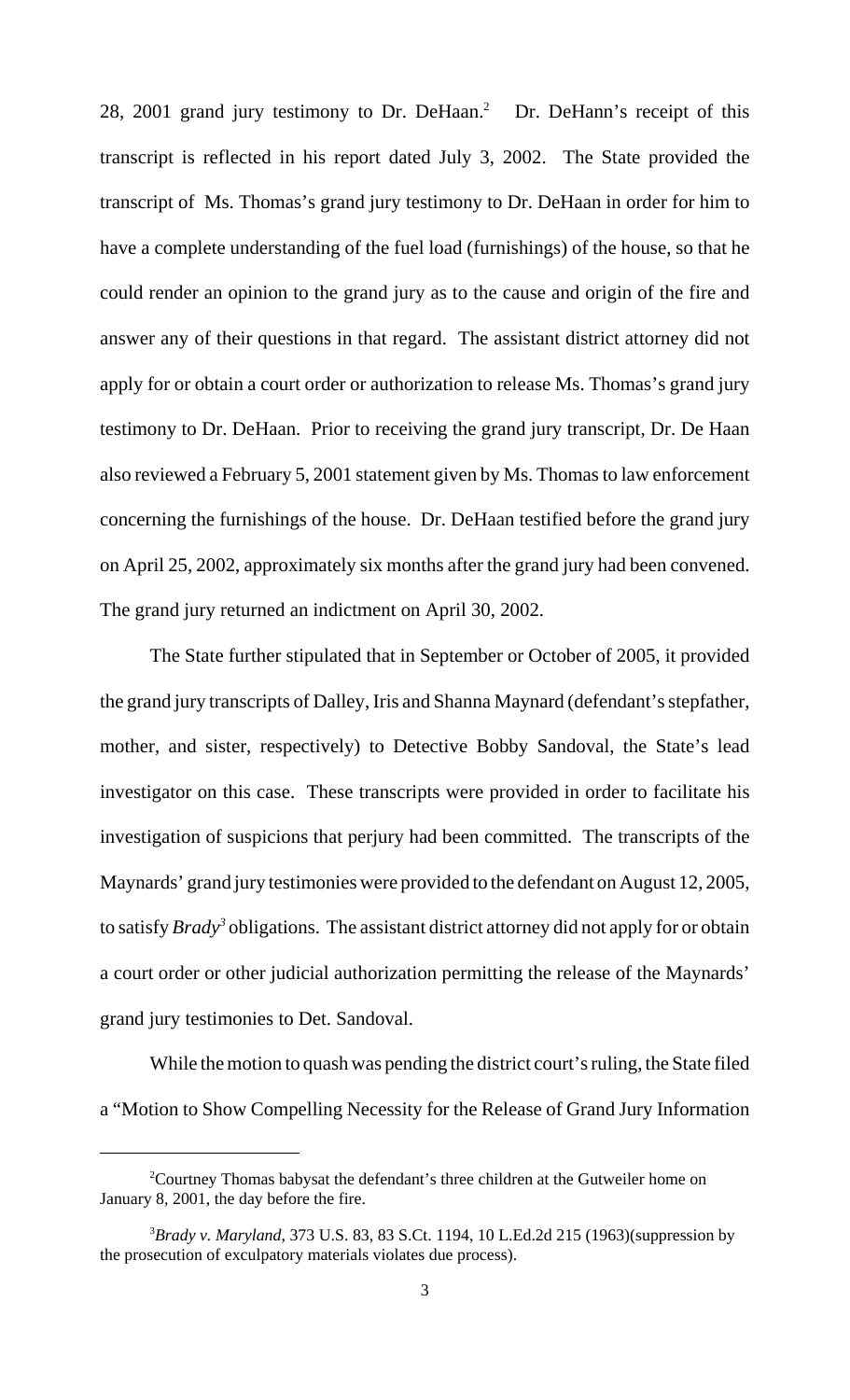as Mandated by *In re Grand Jury*, 98-2277 (La. 4/13/99), 737 So.2d 1, with Incorporated Authorities." The district court denied the motion as untimely and moot, as the law requires the compelling necessity to be shown *prior* to the release of the grand jury information. The court found that the State was requesting permission to show a compelling necessity to release information that had been released four years earlier.

On April 6, 2006, the court rendered its judgment, granting defendant's motion to quash, along with extensive written reasons therefor. The court ruled the State violated the laws of secrecy surrounding grand jury proceedings by releasing a transcript of Ms. Thomas's grand jury testimony to Dr. DeHaan without a hearing and/or court authorization. It rejected the State's argument that Dr. DeHaan was a person having confidential access to information concerning grand jury proceedings and therefore the prosecutor could release the transcript to him after advising him of the duty to keep the testimony secret pursuant to La. Code Crim. Proc. art. 434 A. The court found Dr. DeHaan's status as an expert witness for the State did not qualify him as a person with a general right of access to confidential information concerning grand jury proceedings. The court interpreted article 434 to refer to persons who by law or job duty are directly associated with the conducting of grand jury proceedings, such as the district attorney and his secretarial staff. Although the State argued that as an expert, Dr. DeHaan was allowed to review the grand jury transcript in order to arrive at a conclusion, the court observed the State allowed Dr. DeHaan to review a wordfor-word colloquy of that particular grand jury proceeding without prior court approval. The court opined that had the Legislature wanted to make an exception to the grand jury secrecy law for experts, it would have made that exception very clear. It found the release of the grand jury transcript to Dr. DeHaan, especially when other options for the district attorney to proceed fairly and legally existed, violated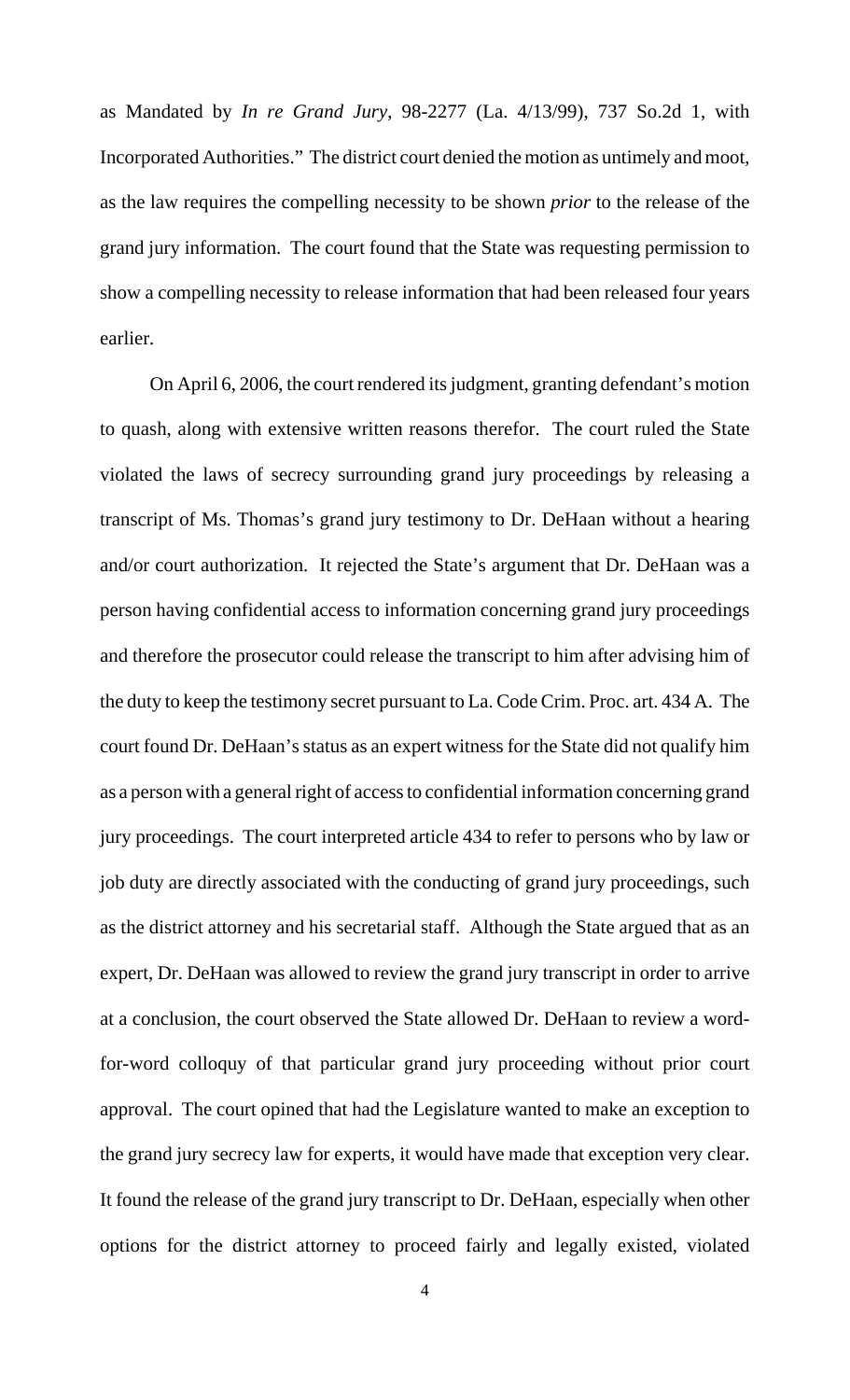Louisiana Constitution Article V, § 34(A) and La. Code Crim. Proc. art. 434. The district court observed the prosecution could have acted within the law by either allowing Dr. DeHaan to review its investigative file or moving the court for permission to release the grand jury testimony, in which it would have to carry its burden of showing a compelling necessity.

Additionally, the district court rejected the State's argument that Fed. R. Crim. P. 6(e)(3)(A)(ii), *see infra* n.6, is persuasive authority, and that in the federal context, the prosecution could have disclosed information learned through the grand jury process to Dr. DeHaan because Rule 6 allows disclosure of grand jury material to government personnel.

With regard to the release of grand jury transcripts to Det. Sandoval, the court noted two differences between that release and the release to Dr. DeHaan. First, the release of transcripts to Det. Sandoval occurred approximately three and one-half years after the grand jury returned the indictment, whereas the disclosure to Dr. DeHaan occurred before he testified and before an indictment was returned. Second, the release of the transcripts to Det. Sandoval were for the purpose of investigating possible perjury that occurred during grand jury proceedings, whereas Dr. DeHaan reviewed another witness's testimony in reference to the matter pending before the grand jury. The court held, although La. Code Crim. Proc. art. 434 permits the disclosure of testimony for the investigation of perjury, the article clearly provides for disclosure only when permitted by the court, which the prosecution failed to obtain.

In granting defendant's motion to quash the indictment for the State's violation of grand jury secrecy, the district court acknowledged that these particular grounds are not encompassed within La. Code Crim. Proc. art. 533.<sup>4</sup> The court continued by

<sup>4</sup> La. Code Crim. Proc. art. 533 provides:

A motion to quash an indictment by a grand jury may also be based on one or more of the following grounds: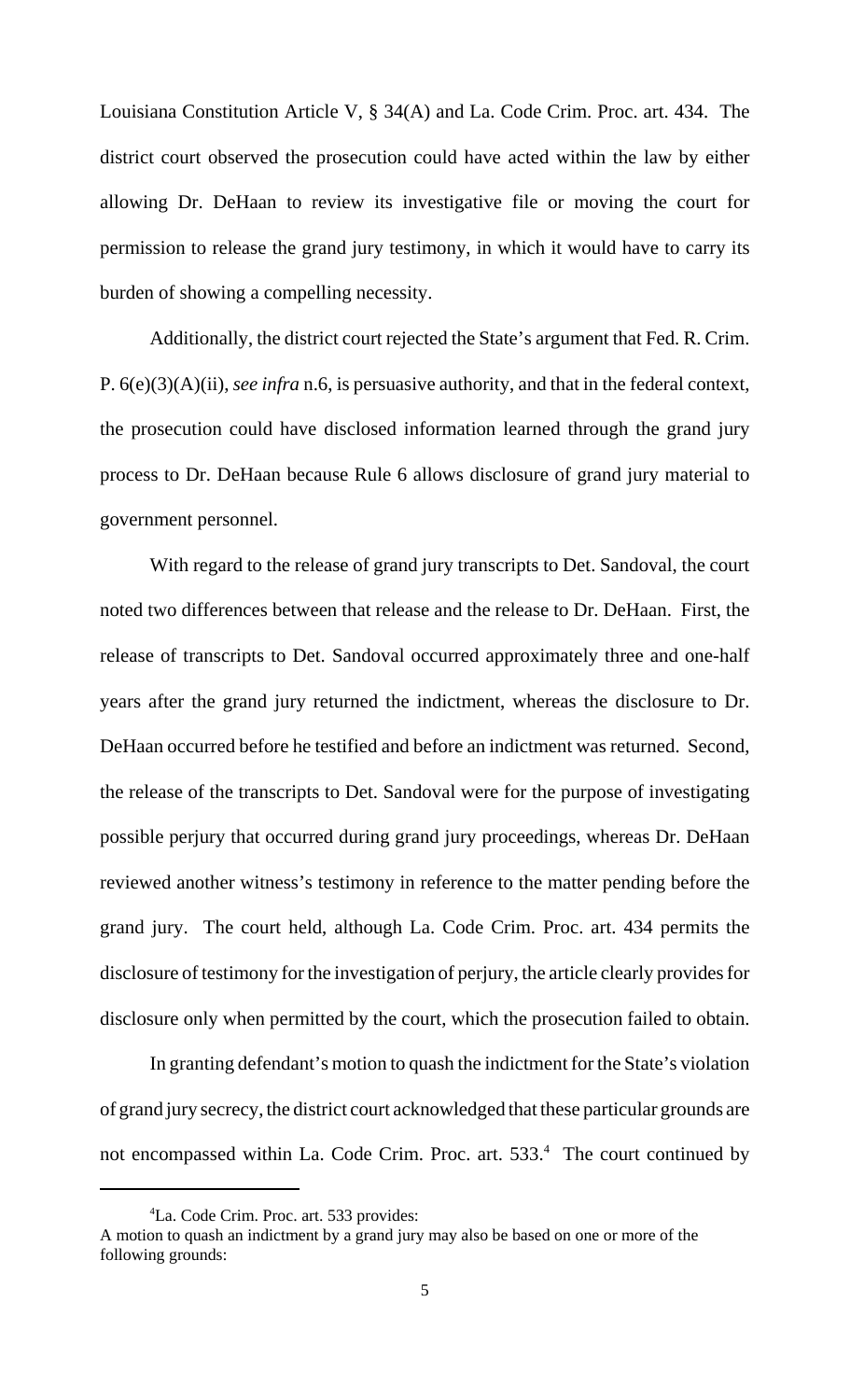noting it is impossible for the Legislature to foresee every possible scenario before enacting a statute, particularly this scenario. The court found the motion to quash was properly filed pursuant to La. Code Crim. Proc. art.  $531<sup>5</sup>$  and is the only remedy available to the defendant because "it is not possible to un-ring this bell." Rejecting the State's argument that the defendant had not demonstrated she was prejudiced by the State's disclosure of the grand jury testimony, the court found the defendant was not required to show prejudice, relying upon *State v. Revere*, 232 La. 184, 94 So.2d 25 (1957). Particularly in a capital prosecution, the district court declared it would be easier for the State to re-submit this matter to the grand jury than to rectify the execution of the sentence resulting from an illegal and unjust indictment.

The district court further ruled that Dr. DeHaan and Det. Sandoval are excluded from testifying in any future grand jury proceeding or prosecution of the defendant. The court reasoned that there was no reversing the review of the testimony by Dr. DeHaan and Det. Sandoval, and the possibility of these transcripts persuading or influencing these witnesses could not be remedied.

On appeal by the State, the appellate court affirmed the district court's ruling, essentially accepting the rationale of the district court. In affirming, the court of appeal reasoned that although the rules of evidence do not apply to grand jury

5 La. Code Crim. Proc. art. 531 provides: All pleas or defenses raised before trial, other than mental incapacity to proceed, or pleas of "not guilty" and of "not guilty and not guilty by reason of insanity," shall be urged by a motion to quash.

<sup>(1)</sup> The manner of selection of the general venire, the grand jury venire, or the grand jury was illegal.

<sup>(2)</sup> An individual grand juror was not qualified under Article 401.

<sup>(3)</sup> A person, other than a grand juror, was present while the grand jurors were deliberating or voting, or an unauthorized person was present when the grand jury was examining a witness.

<sup>(4)</sup> Less than nine grand jurors were present when the indictment was found.

<sup>(5)</sup> The indictment was not indorsed "a true bill," or the endorsement was not signed by the foreman of the grand jury.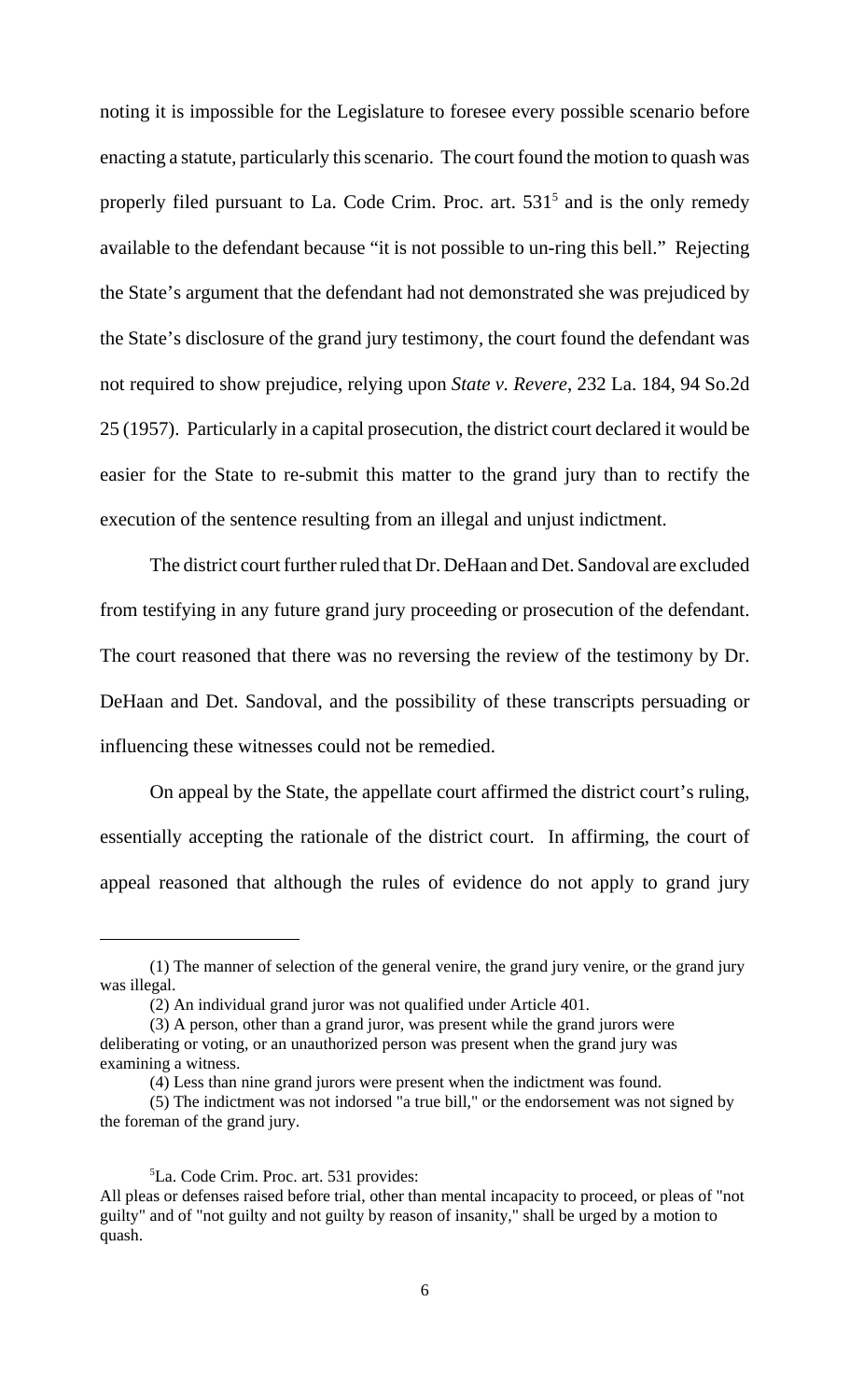proceedings, La. Code Evid. art. 615, which redresses violations of witness sequestration at trial, was helpful and further, that under these circumstances, the only effective sanction listed in La. Code Evid. art. 615 is disqualification. Recognizing that disqualification is a drastic remedy, the appellate court nevertheless upheld the district court's order, finding other remedies would not cure the harm done to the defendant and the inconvenience the exclusion causes the prosecutor does not outweigh that harm. *Gutweiler*, 06-561 at p. 32, 940 So.2d at 179.

In essence, the State admits it released grand jury testimony without court authority on two occasions, but contends its conduct is not tantamount to violating the secrecy of the grand jury. The State further argues that if it is found in violation of the secrecy of the grand jury, the sanctions imposed by the trial court are not appropriate. While we are not persuaded by the State's first argument, it is the severity of the sanctions, especially the extraordinary sanction of prohibiting these witnesses from testifying in any future grand jury proceedings or prosecution of the defendant, that concern us and prompted this writ grant. Hence, our focus is upon determining whether these sanctions were proper.

#### **DISCUSSION**

Louisiana first adopted a statutory rule of grand jury secrecy in 1928, by enacting La. Acts 1928, No. 2, § 1. *State v. Poland*, 2000-453, p. 4 (La. 3/16/01), 782 So.2d 556, 558, n.5. When the Louisiana Legislature, with the assistance of the Louisiana State Law Institute, revised the Code of Criminal Procedure, the secrecy of grand jury proceedings was codified in Code of Criminal Procedure article 434. Prior to the ratification of the 1974 Constitution, Louisiana's previous constitutions did not contain provisions requiring secrecy of the grand jury proceedings, although they contained articles providing for grand juries. The 1973 Constitutional Convention, in drafting Louisiana's Constitution, specifically provided for the inclusion of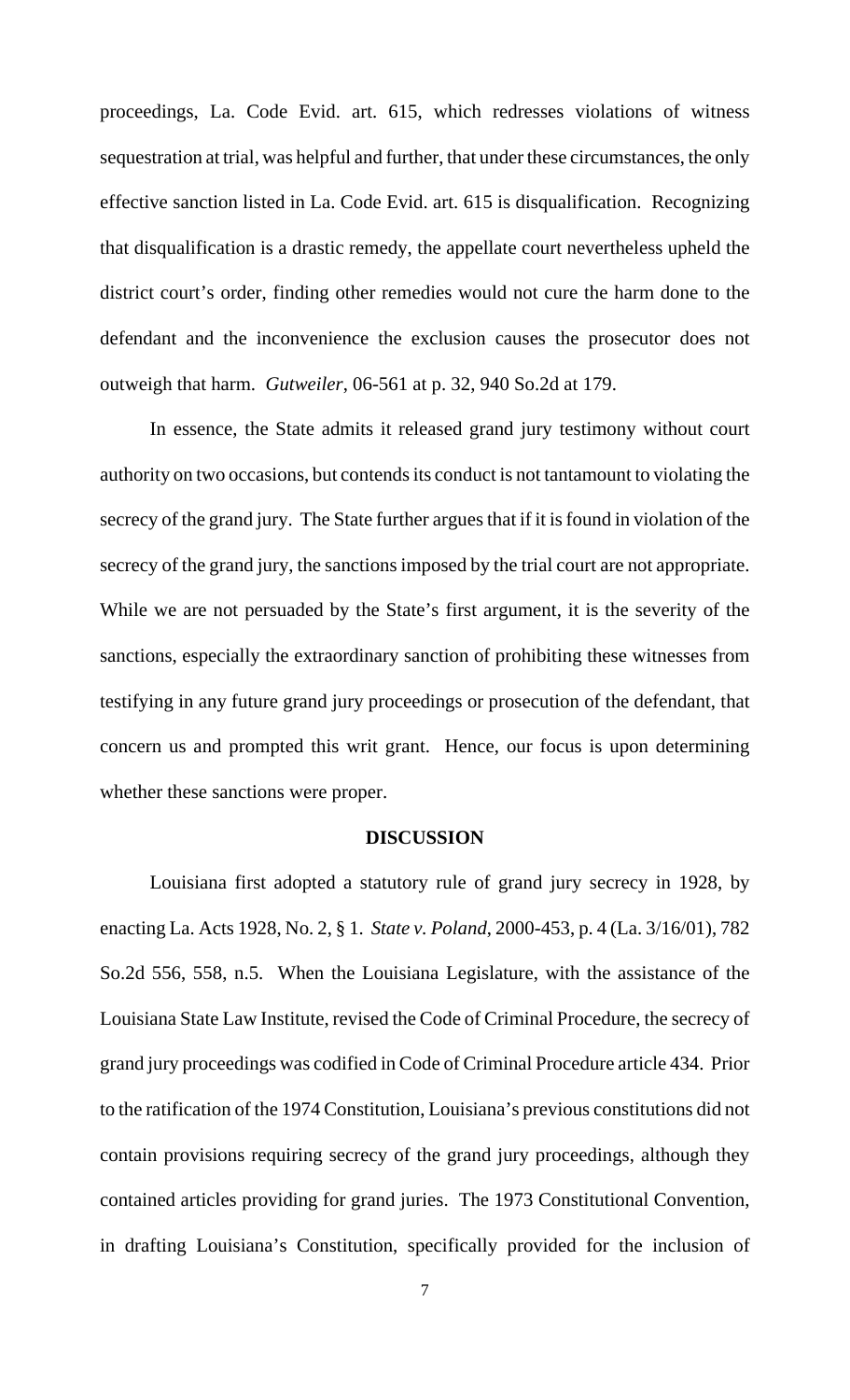language mandating the secrecy of grand jury proceedings. The State's Constitution provides, in pertinent part, "[t]he secrecy of the [grand jury] proceedings, including the identity of the witnesses, shall be provided by law." La. Const. art. V, § 34(A). At the time of the adoption and ratification of the 1974 Constitution, La. Code Crim. Proc. art. 434 provided:

A. Members of the grand jury, all other persons present at a grand jury meeting, and all persons having confidential access to information concerning grand jury proceedings, shall keep secret the testimony of witnesses and all other matters occurring at, or directly connected with, a meeting of the grand jury. However, after the indictment, such persons may reveal statutory irregularities in grand jury proceedings to defense counsel, the attorney general, the district attorney, or the court, and may testify concerning them. Such persons may disclose testimony given before the grand jury, at any time when permitted by the court, to show that a witness committed perjury in his testimony before the grand jury. A witness may discuss his testimony given before the grand jury with counsel for a person under investigation or indicted, with the attorney general or the district attorney, or with the court.

B. Whenever a grand jury of one parish discovers that a crime may have been committed in another parish of the state, the foreman of that grand jury, after notifying his district attorney, shall make that discovery known to the attorney general. The district attorney or the attorney general may direct to the district attorney of another parish any and all evidence, testimony, and transcripts thereof, received or prepared by the grand jury of the former parish, concerning any offense that may have been committed in the latter parish, for use in such latter parish.

C. Any person who violates the provisions of this article shall be in constructive contempt of court.

This article has not been amended or revised since 1972, and is applicable to the

matter before us.

As an initial matter, we find the district court correctly determined the State violated the laws mandating secrecy of grand jury proceedings by releasing transcripts of grand jury testimony to Dr. DeHaan and Det. Sandoval without first seeking and obtaining court permission. The State, and the Louisiana District Attorneys Association through its amicus brief, contend the phrase "all persons having confidential access to information concerning grand jury proceedings" includes law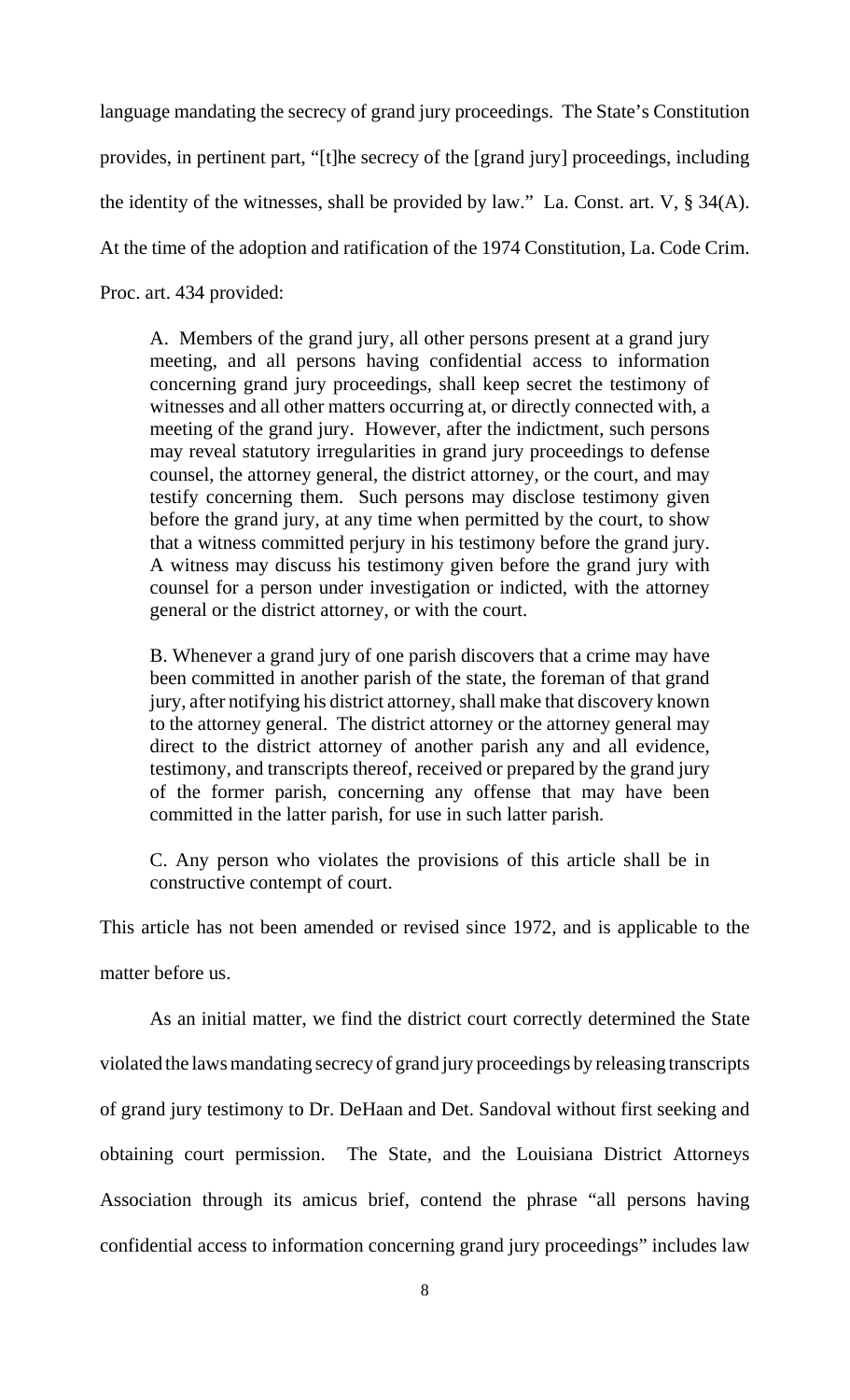enforcement investigators and experts hired by the State and thus, disclosure to Dr. DeHann and Det. Sandoval did not constitute violation of grand jury secrecy. Neither the State nor the Louisiana District Attorneys Association provides any support for their statutory construction.

Legislative intent is the fundamental question in all cases of statutory interpretation, and rules of statutory construction are designed to ascertain and enforce the intent of the Legislature. *Moss v. State*, 05-1963, p. 15 (La. 4/4/06), 925 So.2d 1185, 1196; *State v. Campbell*, 03-3035, p. 7 (La. 7/6/04), 877 So.2d 112, 117; *State v. Piazza*, 596 So.2d 817, 819 (La. 1992). When a law is clear and unambiguous and its application does not lead to absurd consequences, the law shall be applied as written and no further interpretation may be made in search of the intent of the Legislature. La. Civ. Code art. 9; *Pumphrey v. City of New Orleans*, 05-979, p. 10 (La. 4/4/06), 925 So.2d 1202, 1209. When the language of the law is susceptible of different meanings, it must be interpreted as having the meaning that best conforms to the purpose of the law. La. Civ. Code art. 10; *Pumphrey,* 05-979, pp.10-11, 925 So.2d at 1209; *SWAT 24 Shreveport Bossier, Inc. v. Bond*, 2000-1695, p. 11 (La. 6/29/01), 808 So.2d 294, 302. The meaning and intent of a law is determined by considering the law in its entirety and all other laws on the same subject matter, and placing a construction on the provision in question that is consistent with the express terms of the law and with the obvious intent of the Legislature in enacting it. *Pumphrey*, 05-979 at p. 11, 925 So.2d at 1210; *SWAT 24*, 2000-1695 at p. 11, 808 So.2d at 302.

The State would have us construe the statutory language at issue to permit disclosure of grand jury proceedings to law enforcement investigators and experts hired by the State, contending they are "all persons having access to grand jury proceedings." Even if one were to find the language at issue susceptible of different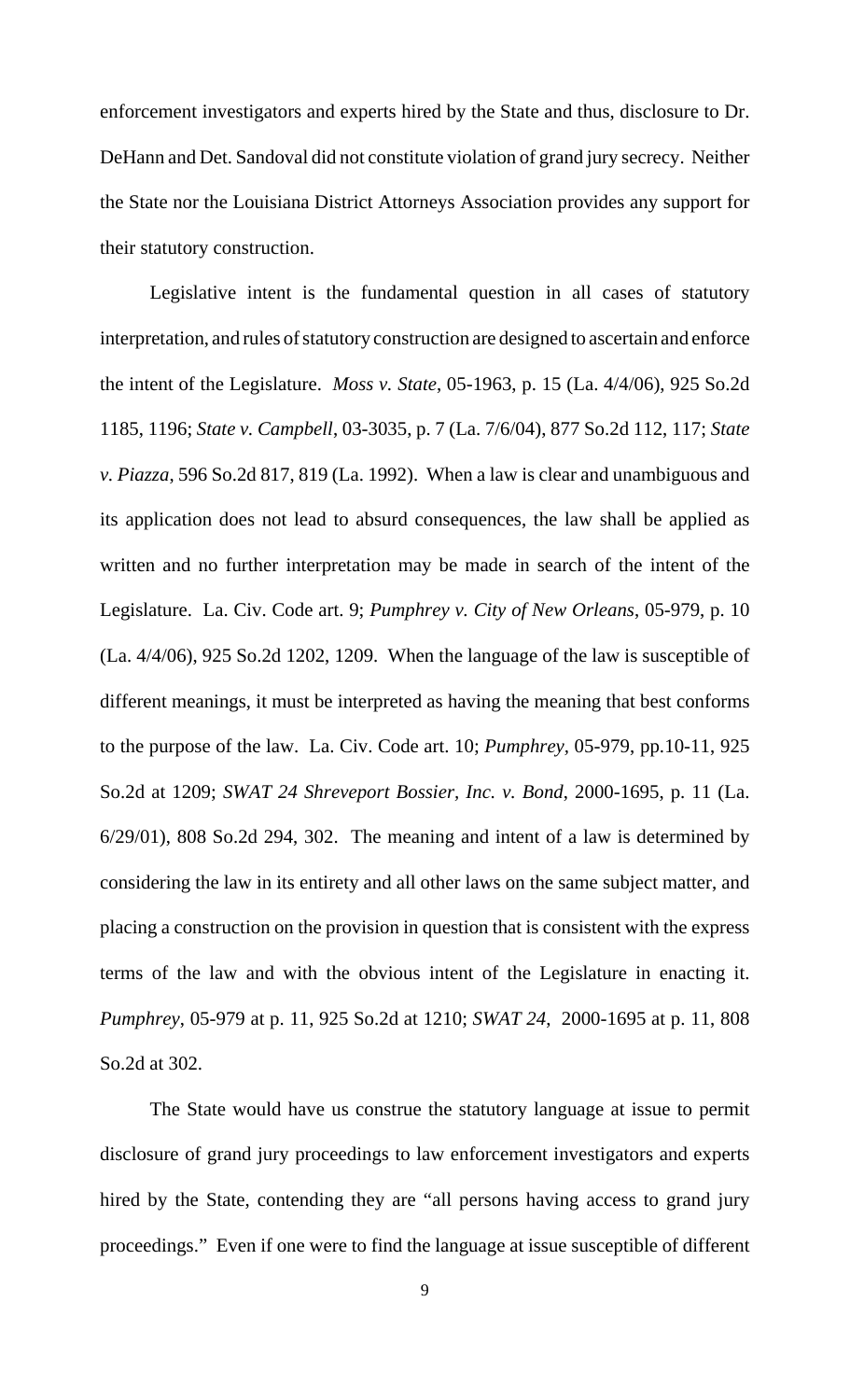meanings, the State's interpretation is not the one that best conforms to the purpose of the law. The clear purpose of La. Code Crim. Proc. art. 434 is to mandate the secrecy of witness testimony and all other matters occurring at a convening of the grand jury. Examining other laws on the same subject matter found in Title XII of our Code of Criminal Procedure reveals: that article 431 concerns the oath administered to grand jurors, which requires them to not disclose witness testimony except when authorized by law; that article 440 concerns the oath administered to witnesses, which requires them to keep secret matters they learn of at the grand jury meeting except when authorized by law; and, that article 441 concerns the oath administered to interpreters and persons employed to record the testimony and proceedings to keep secret the grand jury proceedings. In addition, article 433 expressly delineates who is permitted to be present at grand jury sessions. Thus, the first sentence of article 434 obviously refers to (1) the grand jurors, who take an oath pursuant to article 431, (2) all others present at a grand jury meeting, as delineated in article 433, and (3) all persons having access to information concerning grand jury proceedings, such as the deputy or officer posted at the door or the support staff of the district attorney. Considering Title XII in its entirety, we cannot find the phrase at issue can be rationally construed to expand those persons authorized to have access to confidential information concerning grand jury proceedings.

We are buttressed in our interpretation by the 1966 Official Revision Comment to La. Code Crim. Proc. art. 434. Although statements contained in the official comments are not part of the statute and not binding on the court, the comments to a code article represent an extrinsic aid that assists in statutory interpretation. *First Nat'l Bank of Picayune v. Pearl River Fabricators, Inc.*, 06-2195, p. 20 (La. 11/16/07), 971 So.2d 302, 314; *Terrebonne Parish Sch. Bd. v. Castex Energy, Inc.*, 04-968, p. 11 (La. 1/19/05), 893 So.2d 789, 797; *see also State v. Robinson*, 423 So.2d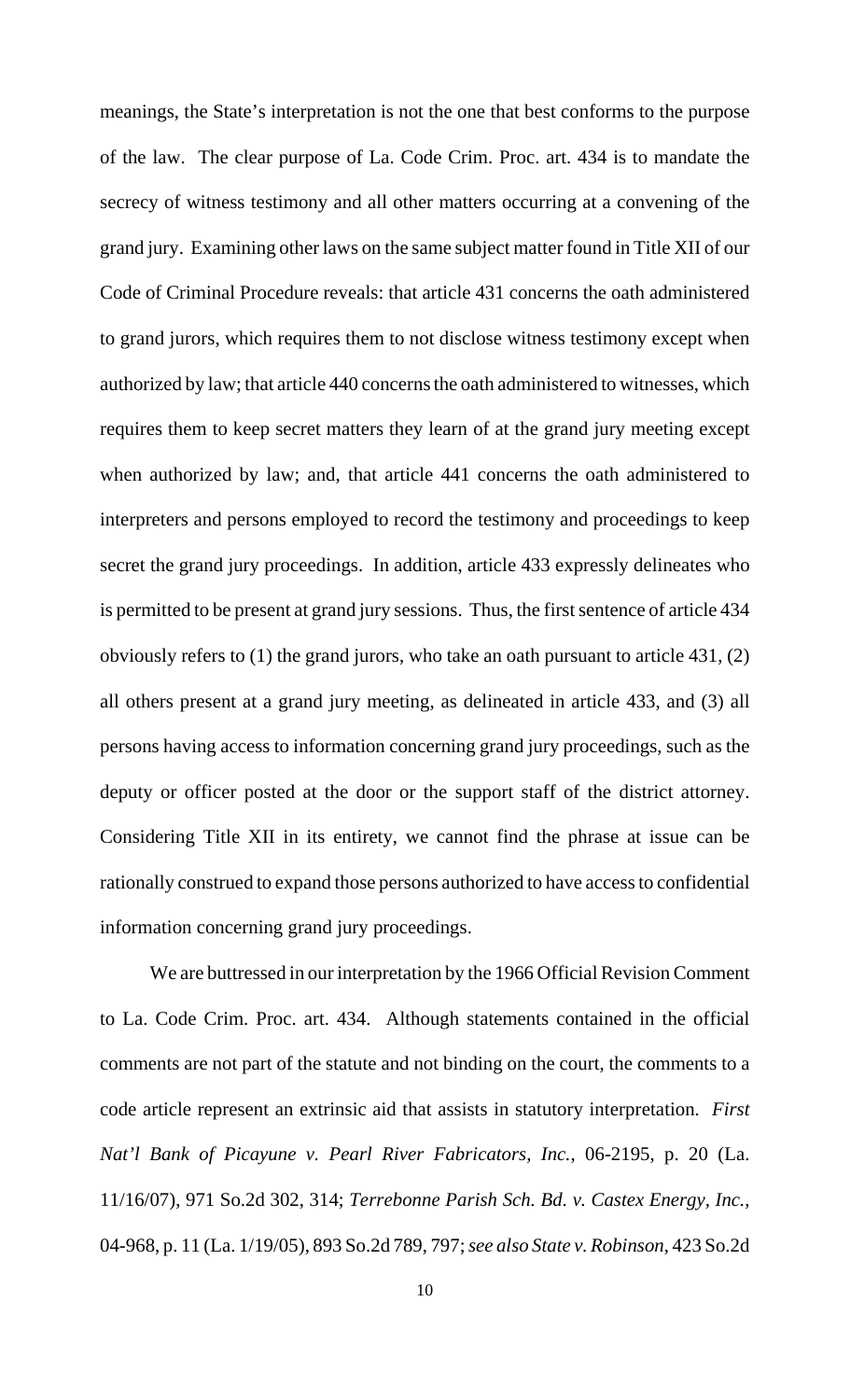1053, 1056-57 (La. 1982). The official comment provides, in pertinent part:

(c) The obligation of secrecy is intended beyond the source provisions of the 1928 Code, to include all persons having confidential access to information concerning grand jury proceedings. This embraces stenographers employed in the district attorney's office and certain deputy sheriffs or clerks. Since some of those persons may not be required to take the oath of secrecy prescribed by Art. 441, it will be incumbent upon the district attorney or the court, as the case may be, to explain the obligation of secrecy to them.

Construing this provision of article 434 in a manner that is logical and consistent with the express terms of the law and the obvious intent of the legislature, we find it cannot be interpreted to mean the district attorney may disclose confidential grand jury proceedings to the investigating law enforcement officers or the State's expert witnesses. Although the prosecutor disclosed the transcripts to Det. Sandoval to facilitate the investigation of possible perjury, the Legislature specifically contemplated the disclosure of testimony to show that a witness committed perjury; article 434 provides disclosure for this purpose only when permitted by a court.

Neither do we find convincing the State's argument that Fed. R. Crim. P.  $6(e)(3)(A)(ii)^6$  is persuasive authority to support disclosure of grand jury transcripts to Dr. DeHaan and Det. Sandoval. Rule 6 is a federal rule that is applicable to criminal procedure in the federal courts. The provision of Rule 6 the State relies upon has not been adopted by the Louisiana Legislature.

Having affirmed the district court's finding the prosecution violated grand jury secrecy, we now turn to the issue of whether the district court properly quashed the indictment for the State's violation.

\* \* \*

 ${}^{6}$ Fed. R. Crim. P. 6(e)(3)(A)(ii) provides:

<sup>\* \* \*</sup>

Disclosure of a grand-jury matter - - other than the grand jury's deliberations or any grand juror's vote - - may be made to:

<sup>\* \* \*</sup>

<sup>(</sup>ii) any government personnel - - including those of a state, state subdivision, Indian tribe, or foreign government - - that an attorney for the government considers necessary to assist in performing that attorney's duty to enforce federal criminal law; . . .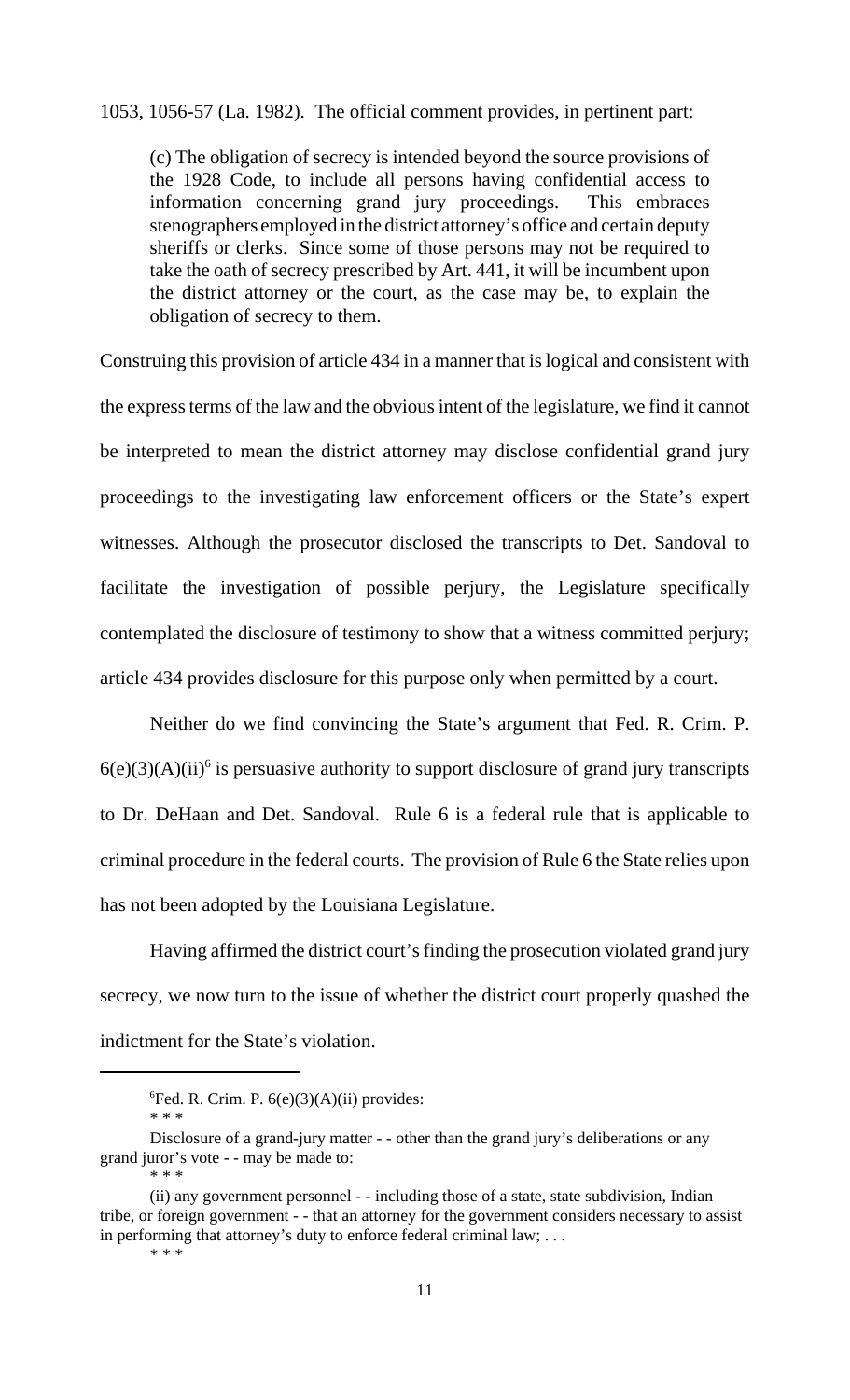## *Quashal of the Indictment*

Traditionally, the grand jury is an inquisitorial body charged with determining whether probable grounds for suspicion of a crime exists and, from its very beginning, its sessions have been surrounded by a cloak of seclusion and secrecy that has been jealously guarded and preserved during the intervening centuries as the only means of insuring that it be permitted the freedom of action necessary for a vigorous and effective discharge of its duties. *Revere*, 94 So.2d at 29. In *Poland, supra,* this court, in discussing the need for secrecy in grand jury proceedings, quoted from *Revere*:

The reasons underlying this necessity for secrecy are manyfold. Among them are: (1) It promotes freedom in the disclosure of crime; (2) prevents coercion of grand jurors through outside influence and intimidation and thus permits a freedom of deliberation and opinion otherwise impossible; (3) protects the safety and freedom of witnesses and permits the greatest possible latitude in their voluntary testimony; (4) prevents perjury by all persons appearing before the grand jury; (5) prevents the subornation of perjury by withholding facts that, if known, the accused or his confederates might attempt to disprove by false evidence and testimony; (6) avoids the danger of the accused escaping and eluding arrest before the indictment can be returned; and (7) keeps the good name of persons considered, but not indicted, from being besmirched. Thus it may be seen that the secrecy that has from time immemorial surrounded the grand jury sessions is not only for the protection of the jurors and the witnesses, but for the state, the accused, and, as has been said, for society as a whole.

*Poland,* 2000-453 at p. 6, 782 So.2d at 559, quoting *Revere*, 94 So.2d at 29-30.

In *Revere*, which the appellate court relied upon heavily to support its rationale in this matter before us, this court was confronted with the issue of whether an indictment could be quashed where an unauthorized person was present in the grand jury room, without a showing of prejudice or injury by the accused. A police officer, who had investigated the matter under consideration before the grand jury, was present in the grand jury room to monitor the machine used to record witness testimony. This court held that the appearance of an unauthorized person before a grand jury is sufficient ground for quashing the indictment without the necessity of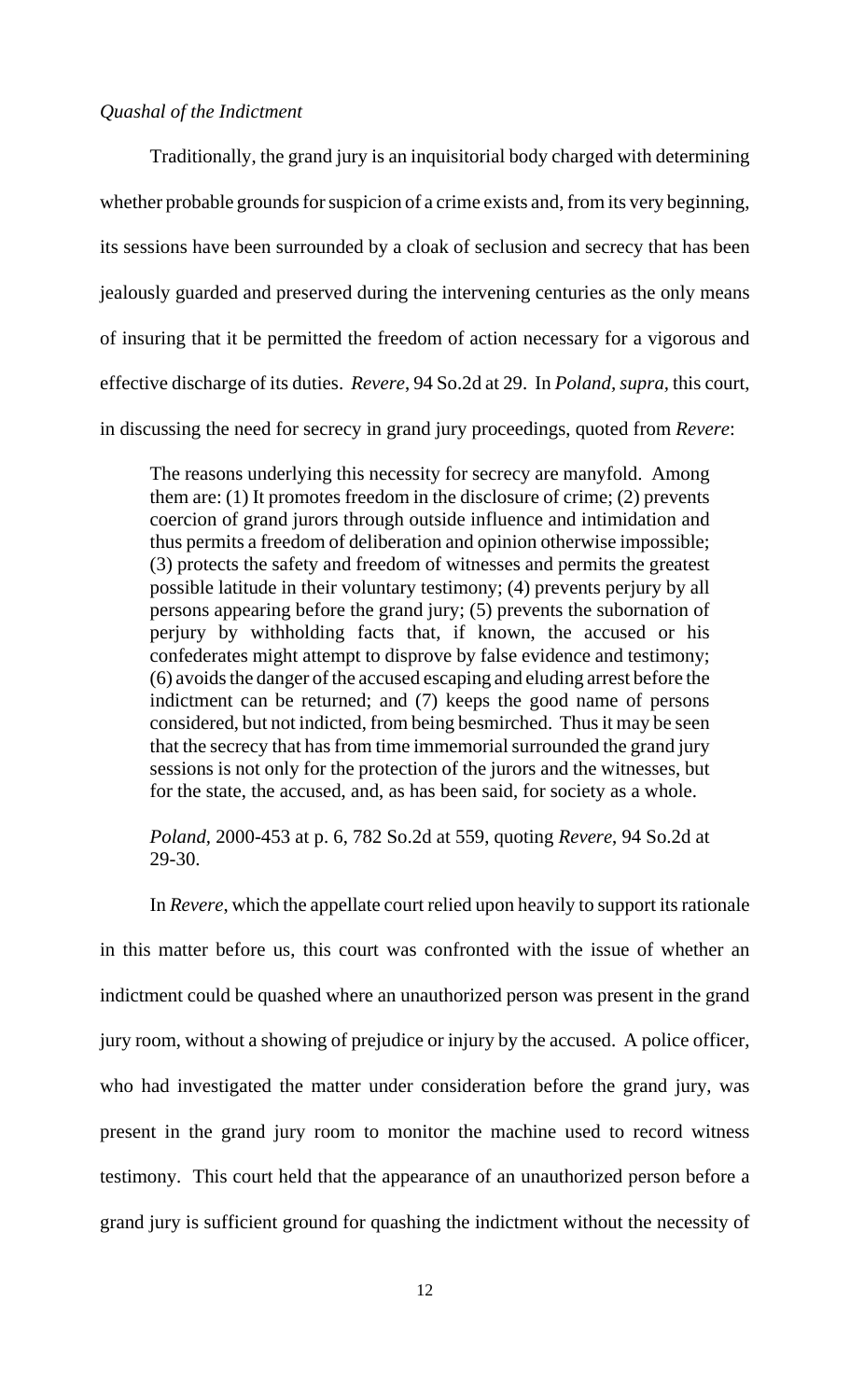the accused showing prejudice thereby. *Revere*, 94 So.2d at 34. The court reasoned the mere presence of an unauthorized person in the grand jury room violates a substantial right of the citizen and cannot be abridged through the subterfuge of shifting to that citizen the burden of proving such an invasion of his substantial right was prejudicial. *Revere*, 94 So.2d at 32-33. Although the unauthorized person denied he had in any way conducted himself in a manner that would have prejudiced the rights of the accused, the defendant had no way of contravening that statement under our statutory restrictions. *Revere*, 94 So.2d at 33. Where the Legislature had not made prejudice a material determinant, this court would not write it into the law. *Revere*, 94 So.2d at 33-34, citing *People v. Minet*, 296 N.Y. 315, 73 N.E.2d 529, 532 (1947). It is not the fact that prejudice actually resulted that is of primary and vital concern, but that an opportunity was made possible to exert prejudice and influence on members of the grand jury that must be guarded against. *Revere*, 94 So.2d at 33. Thus, this court held the indictment was properly quashed without the necessity of the accused showing he was prejudiced by the State's violation of grand jury secrecy.

As La. Code Crim. Proc. art. 434 sets forth, grand jury proceedings in this state as a general proposition are secret. *State v. Terrebonne*, 256 La. 385, 236 So.2d 773, 775 (1970). Specific safeguards to maintain this secrecy are contained in article 431, which requires an oath of grand jurors to keep secret the grand jury proceedings and not to disclose witness testimony except when authorized by law, in article 440, which requires an oath of witnesses to keep secret matters learned of at the grand jury meeting except when authorized by law, and in article 441, which requires an oath of interpreters and transcribers to keep secret the grand jury proceedings. To further assure the secrecy of grand jury proceedings only certain persons specifically authorized by law may be present at its sessions, pursuant to article 433. *Terrebonne*, 236 So.2d at 775.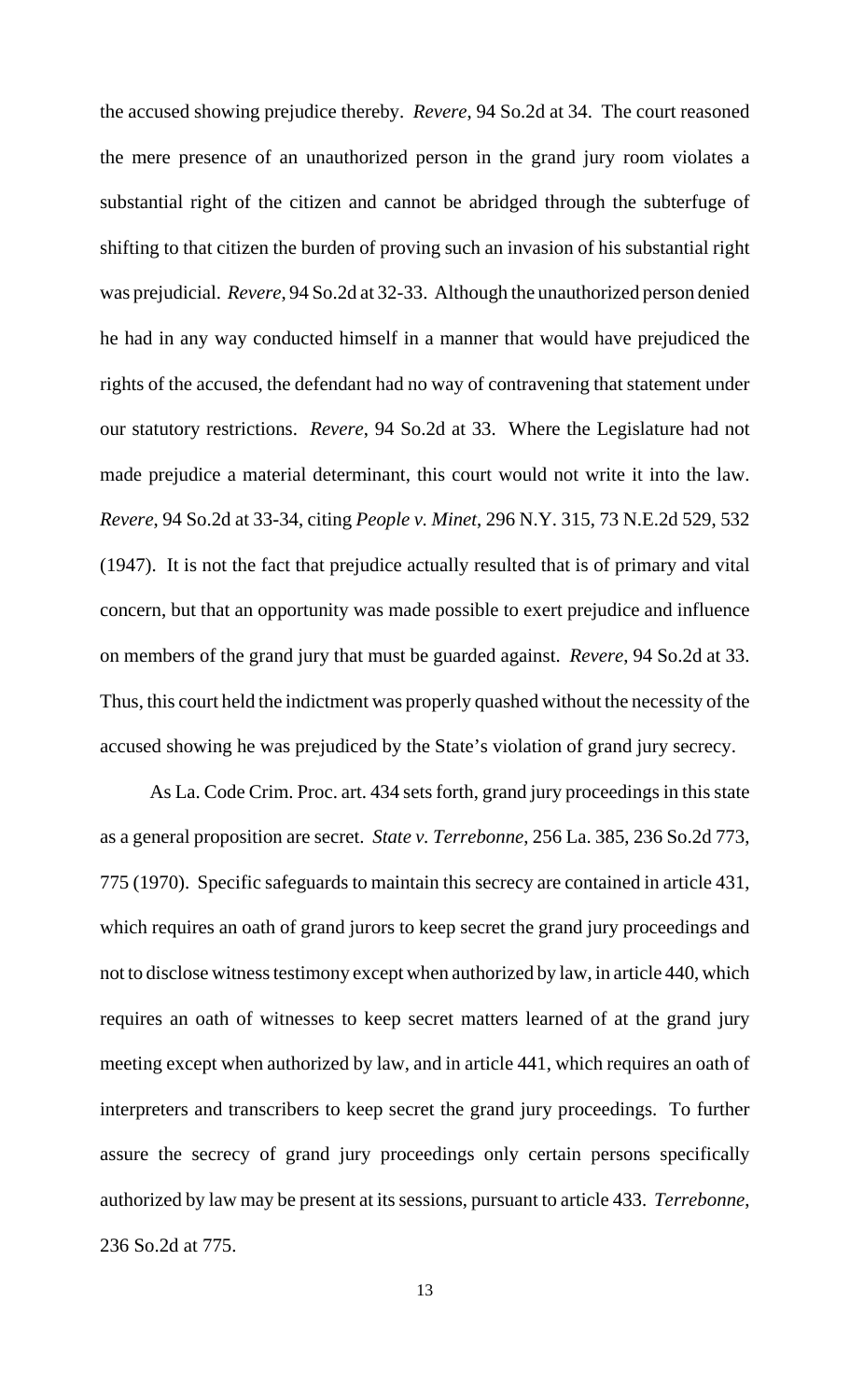This court has long recognized the strong public policy in favor of maintaining the secrecy of grand jury proceedings. *In re Grand Jury*, 98-2277, p. 7 (La. 4/13/99), 737 So.2d 1, 8; *State v. Trosclair*, 443 So.2d 1098, 1103 (La. 1983), *cert. dismissed*, 468 U.S. 1205, 104 S.Ct. 3593, 82 L.Ed.2d 889 (1984). Generally, La. Code Crim. Proc. art. 434 prohibits the divulgence of testimony and other matters occurring during grand jury meetings, but permits disclosure in four situations: First, after the indictment, members of the grand jury and other persons present may reveal statutory irregularities in grand jury proceedings to defense counsel, the attorney general, the district attorney or the court; second, a court may direct disclosure of testimony given before the grand jury to show that a witness committed perjury in his testimony before the grand jury; third, a witness may discuss his testimony with attorneys for the State and for the person under investigation or indicted, without court permission; and fourth, the foreman of a grand jury that discovers a crime may have been committed in another parish, after notification to his district attorney, shall make that discovery known to the attorney general, and the district attorney or attorney general may direct any relevant evidence and testimony to the district attorney of another parish. *In re Grand Jury*, 98-2277 at p. 7, 737 So.2d at 8; *see also Trosclair*, 443 So.2d at 1102- 03. The State's disclosure of witness testimony to Dr. DeHaan and Det. Sandoval did not fall within the parameters of any of the disclosure provisions set forth above.

The State avers the lower courts should not have relied upon *Revere,* as not every violation of grand jury secrecy requires quashing of the indictment. Essentially the State argues that, if Dr. DeHaan's testimony was rendered facially illegal by the release of a witness's testimony to him before his grand jury appearance, La. Code Crim. Proc. art. 442 provides no indictment shall be quashed on the ground it was based on illegal evidence. We find the State's argument is misplaced. We disagree that article 442 is applicable to the matter before us, where the State released a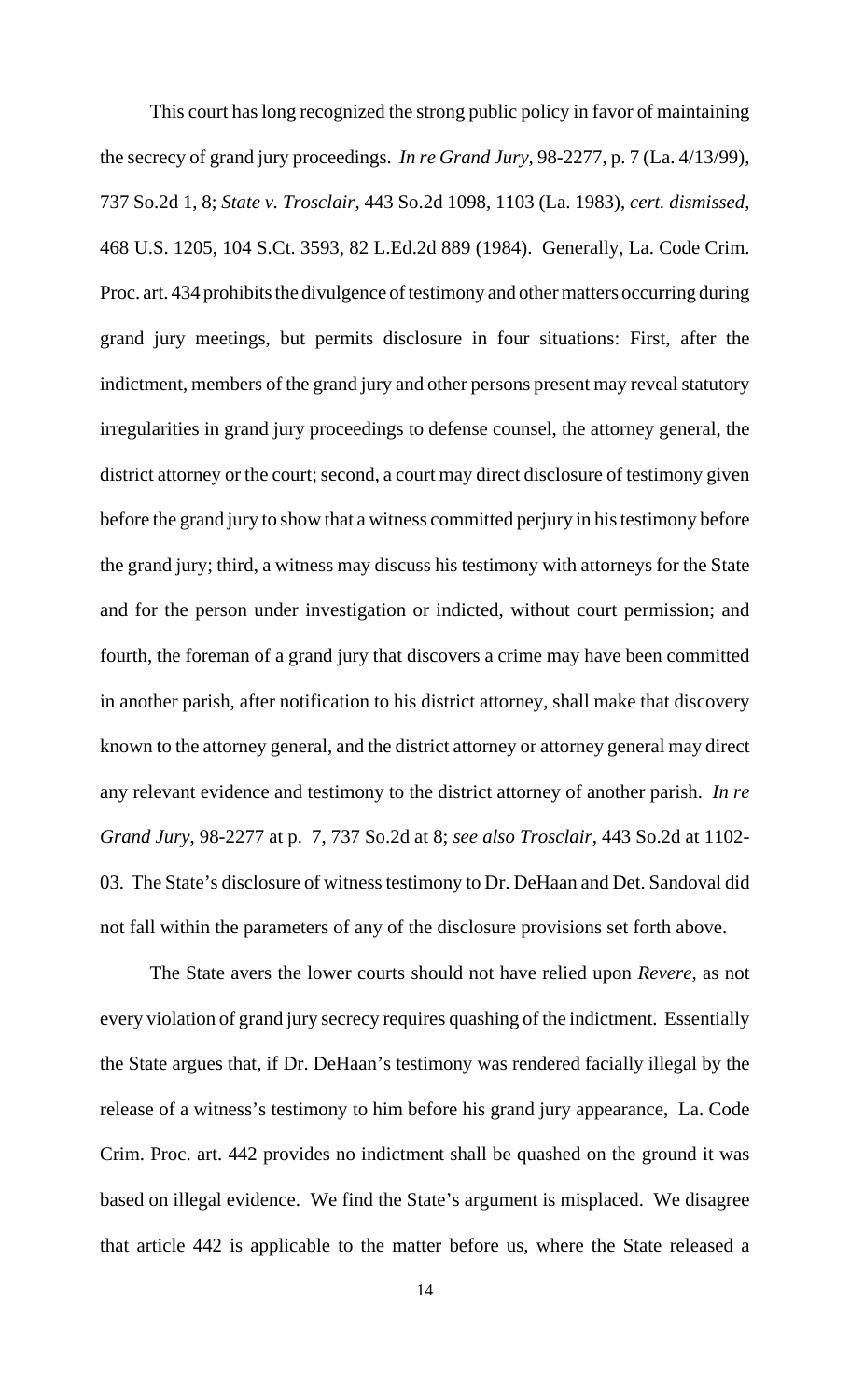witness's grand jury testimony to another witness prior to his testifying before the grand jury. The breach here is violating the secrecy of the grand jury, not that the evidence was illegally obtained. Article 442 provides:

A grand jury shall hear all evidence presented by the district attorney. It may hear evidence for the defendant, but is under no duty to do so.

When the grand jury has reason to believe that other available evidence will explain the charge, it should order the evidence produced.

A grand jury should receive only legal evidence and such as is given by witnesses produced, or furnished by documents and other physical evidence. However, no indictment shall be quashed or conviction reversed on the ground that the indictment was based, in whole or in part, on illegal evidence, or on the ground that the grand jury has violated a provision of this article.

In *State v. Walker*, 567 So.2d 581 (La. 1990), we addressed whether the district court properly quashed the indictment where an assistant district attorney, without informing defendant he was a suspect in a criminal investigation and without defendant's attorney's knowledge or consent, obtained information and documents from defendant that allegedly led to his indictment. The defendant asserted this prosecutorial misconduct violated his right to counsel under the federal and state constitutions and violated the Rules of Professional Conduct. The gravamen of defendant's motion to quash was that he was indicted on the basis of evidence that was illegally obtained. *Walker*, 567 So.2d at 584. This court held the remedy of quashing the indictment was not justified either on constitutional grounds or under this court's supervisory power to dismiss indictments in order to prevent prosecutorial impairment of the grand jury's independent role. *Id.* at 587. Indictments are generally not dismissed merely because of prosecutorial misconduct in presenting inadmissible evidence to the grand jury. *Id.* at 586. In addition to *Walker*, the State relies upon *Robinson, supra*, wherein this court held even if a defendant was not given *Miranda* warnings prior to testifying before the grand jury, the indictment was not subject to being quashed for that reason, pursuant to La. Code Crim. Proc. art. 442. *Robinson*,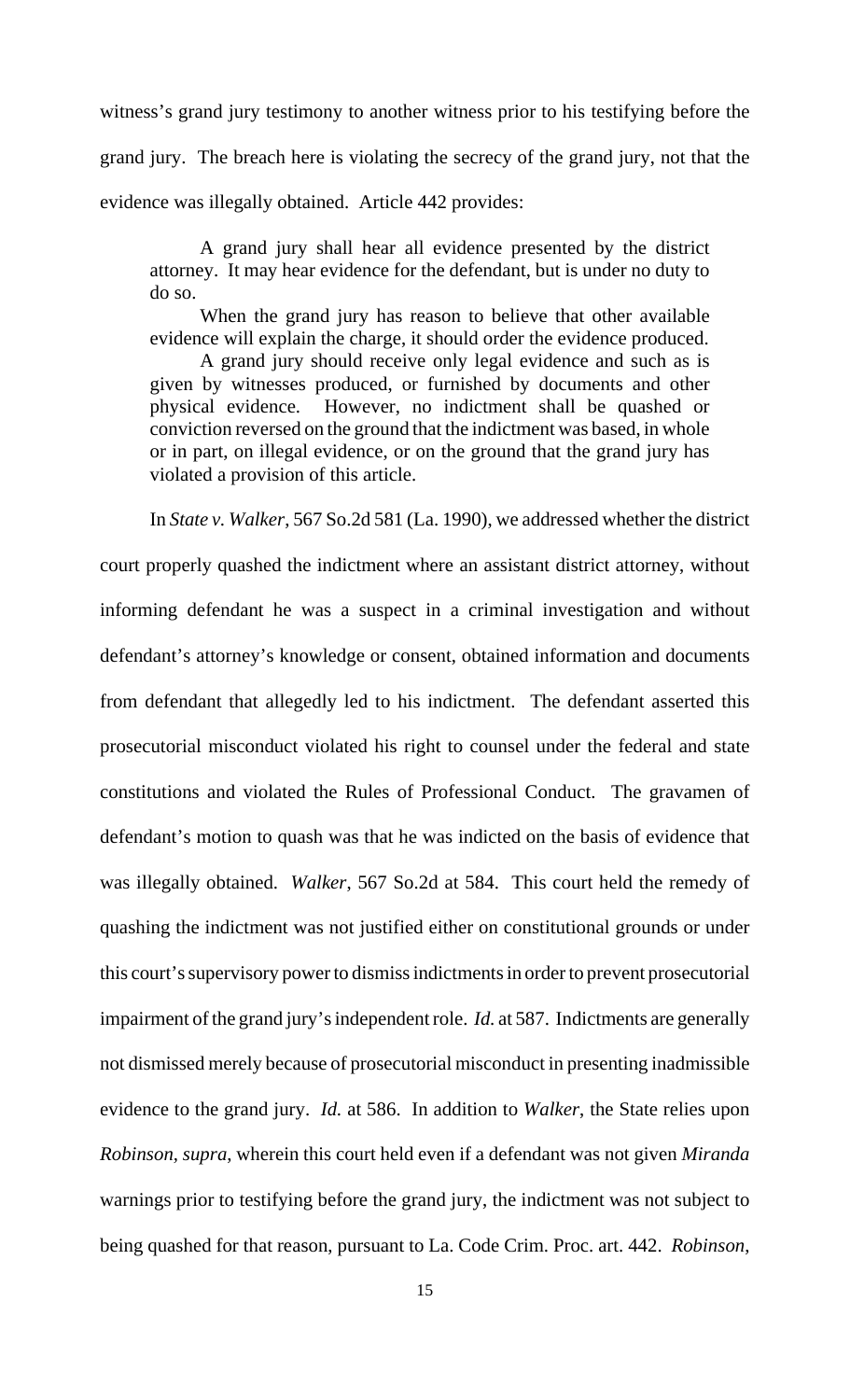423 So.2d at 1057. The State avers that article 442, *Walker,* and *Robinson* prohibit the quashing of the indictment for the release of grand jury testimony to Dr. DeHaan and Det. Sandoval.

We find that La. Code Crim. Proc. art. 442 and jurisprudence construing that article are not applicable to the issue before us: whether an indictment is properly quashed without a showing of prejudice by the defendant for violation of grand jury secrecy. It is not the illegality, *vel non*, of evidence before the grand jury that is at issue. Rather, the issue is the violation of La. Const. art. V, § 34(A) and La. Code Crim. Proc. art. 434 mandating grand jury secrecy. We require demonstrable prejudice to quash an indictment on the ground that it was based on illegal evidence because to permit such a challenge would allow the accused in every case to "insist on a kind of preliminary trial to determine the competency and adequacy of the evidence before the grand jury" resulting in "interminable delay but add[ing] nothing to the assurance of a fair trial." *Walker*, 567 So.2d at 584, *quoting Costello v. United States*, 350 U.S. 359, 363-64, 76 S.Ct. 406, 408-09, 100 L.Ed. 397 (1956). "[T]he administrative disadvantages of allowing defendants generally to challenge the evidence supporting grand jury indictments (thereby opening grand jury transcripts for inspection and permitting minitrials of indictments) usually outweigh the value of eliminating an unwarranted prosecution at the screening stage, especially in the absence of prejudice to the defendant." *Walker*, 567 So.2d at 586. Moreover, the exclusionary rule adequately protects the defendant against the use of objectionable evidence at his trial without the court's having to retry every indictment on a motion to quash. *Id.*

However, in *Revere* this court held the defendant is not required to show prejudice or injury in order to have an indictment quashed for the State's violation of grand jury secrecy because it would be impossible for the accused to prove the injury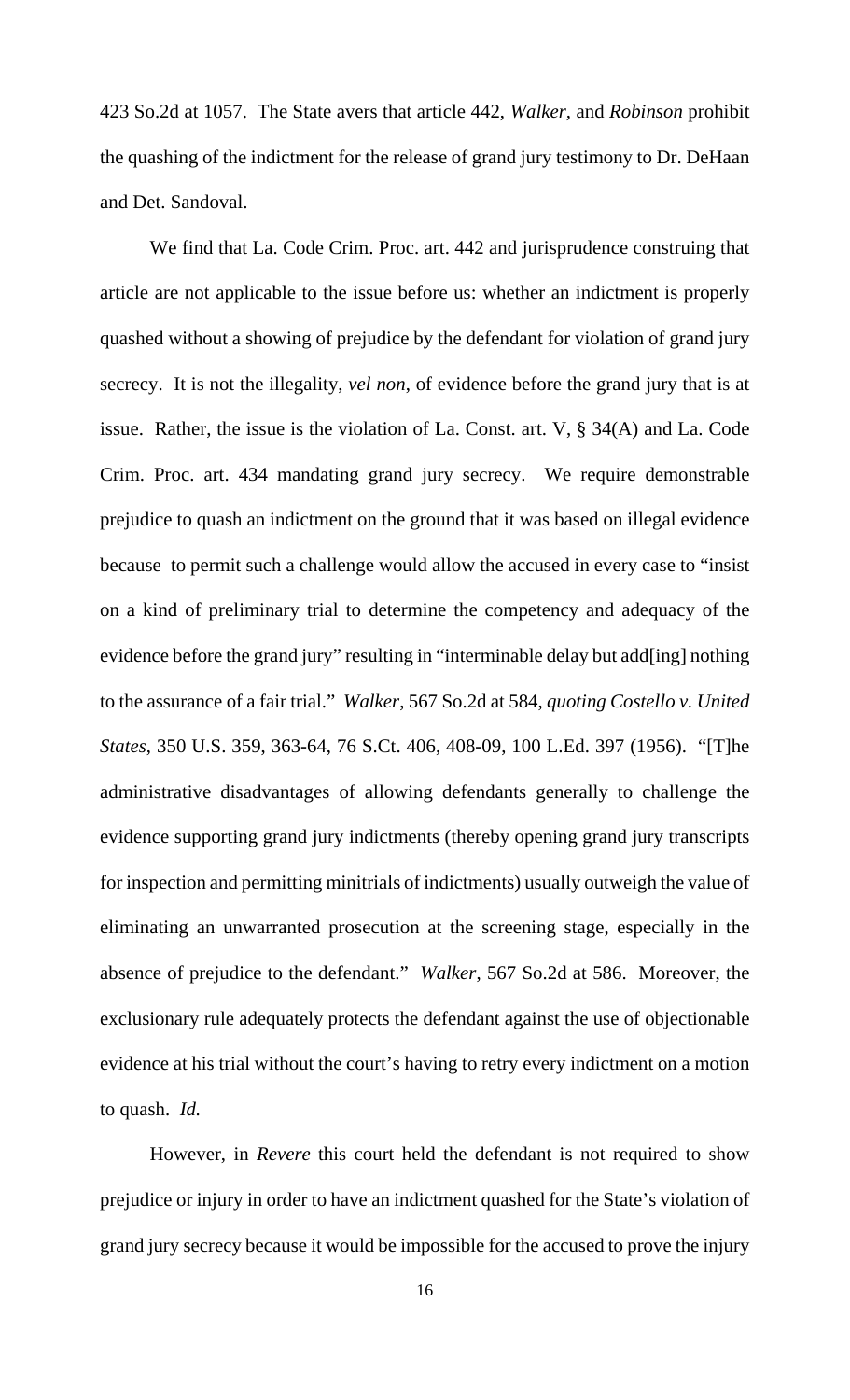before the trial. *Revere*, 94 So.2d at 33. It is not the fact whether prejudice actually resulted that is of primary and vital concern, but that an opportunity was made possible to exert prejudice and influence on members of the grand jury that must be guarded against. *Id.* The disclosure of the transcript of a witness's grand jury testimony to another witness, prior to his testimony, is a violation of grand jury secrecy no different than that of the presence of an unauthorized person in the grand jury room, and can require quashal of the indictment without the necessity of the accused showing prejudice or injury thereby. A court faced with the question of determining whether to relax the secrecy of the grand jury proceedings should recognize that if the secrecy requirement is regarded lightly it may foster the very practices which the grand jury functions to avoid. *Revere*, 94 So.2d at 30.

Because a defendant is not required to show prejudice or injury to have an indictment quashed for a violation of grand jury secrecy, the State's argument that the release of grand jury information to Det. Sandoval did not affect the grand jury process is without efficacy. The obligation of secrecy is required even after the indictment has been found, the indicted in custody and the grand jury discharged. *See, Terrebonne*, 236 So.2d at 777.

Considering the strong public policy underlying the Legislature's mandate of secrecy in grand jury proceedings, as recognized in our jurisprudence, we find the State's release of grand jury materials to Dr. DeHann was sufficient by itself to quash the indictment. Thus, it is not necessary to discuss whether the indictment should also be quashed because of the release of grand jury materials to Det. Sandoval, over three years after the indictment was returned, without court permission. However, we do comment that our law requires court permission to disclose grand jury testimony for purposes of perjury investigation, La. Code Crim. Proc. art. 434A, and admonish the State that its action in this regard was *extra jus*, however well intentioned. We now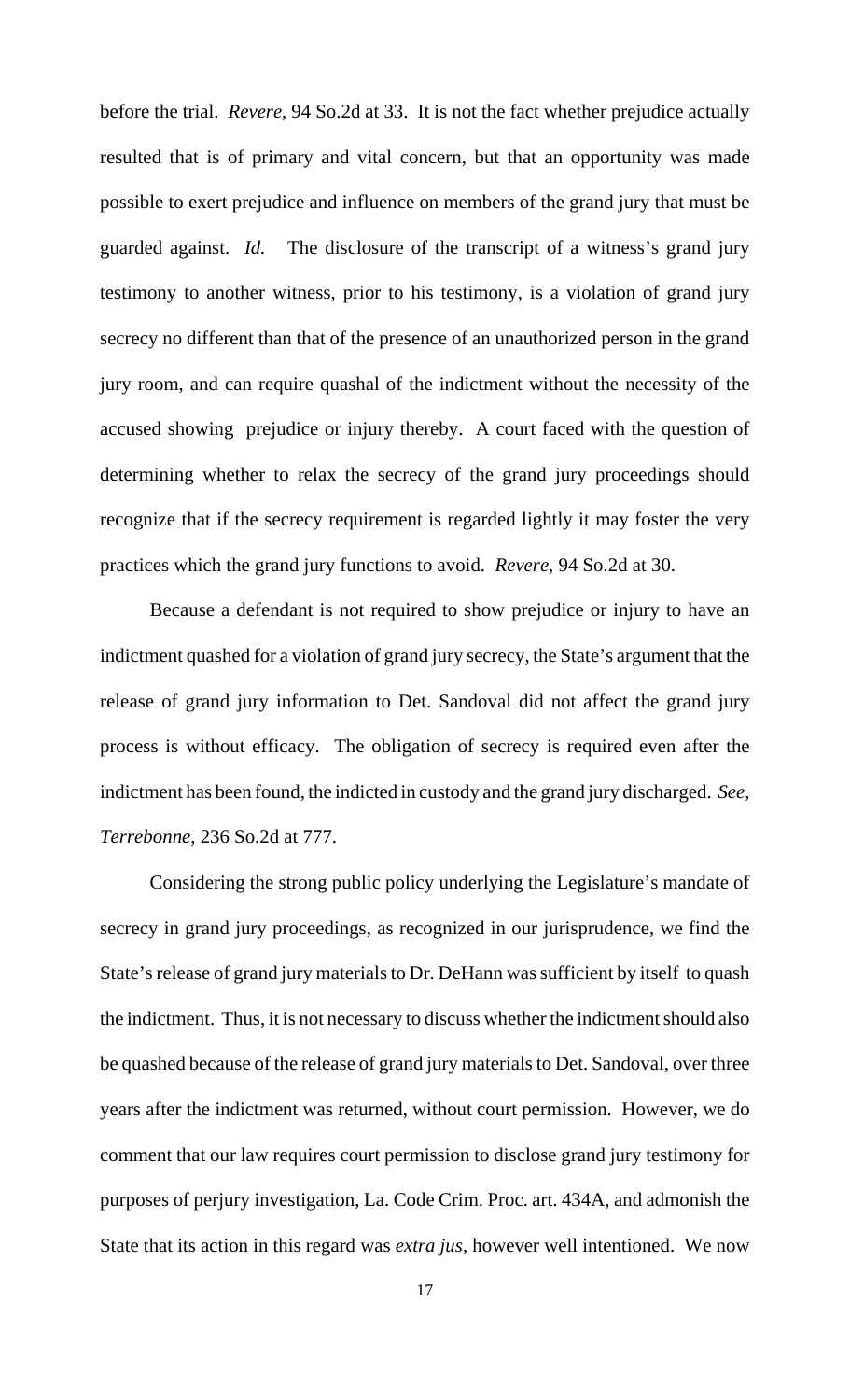turn to the challenging issue of whether these witnesses should be prohibited from testifying in any future proceeding in the prosecution of the defendant.

## *Exclusion of Testimony*

In moving to quash the indictment, defendant also argued the State should be precluded from using the witnesses who had been allowed access to grand jury materials in any subsequent grand jury proceeding or prosecution of defendant. Defendant contended that unless these witnesses are excluded from testifying, there is no adequate remedy for the wrong committed by the State. The district court agreed. In granting this extraordinary relief, the district court found the possibility of these transcripts persuading or influencing these witnesses could not be remedied.

The appellate court correctly observed this aspect of the district court's ruling has no support in the sparse jurisprudence addressing the improper disclosure of grand jury transcripts. The court of appeal looked to La. Code Crim. Proc. art. 3, which provides "[w]here no procedure is specifically prescribed by this Code or by statute, the court may proceed in a manner consistent with the spirit of the provisions of this Code and other applicable statutory and constitutional provisions." It also relied upon La. Code Crim. Proc. art. 17:

A court possesses inherently all powers necessary for the exercise of its jurisdiction and the enforcement of its lawful orders, including authority to issue such writs and orders as may be necessary or proper in aid of its jurisdiction. It has the duty to require that criminal proceedings shall be conducted with dignity and in an orderly and expeditious manner and to so control the proceedings that justice is done. A court has the power to punish for contempt.

Therefore, the court reasoned, "if the only way to ensure that justice is done is to keep Dr. DeHaan and Det[.] Sandoval from testifying in any future criminal proceedings relating to the prosecution of [d]efendant, then the district court was acting well within its authority when it issued the prohibition." *Gutweiler*, 06-561 at p. 30, 940 So.2d at 178. The court of appeal, although acknowledging that the rules of evidence do not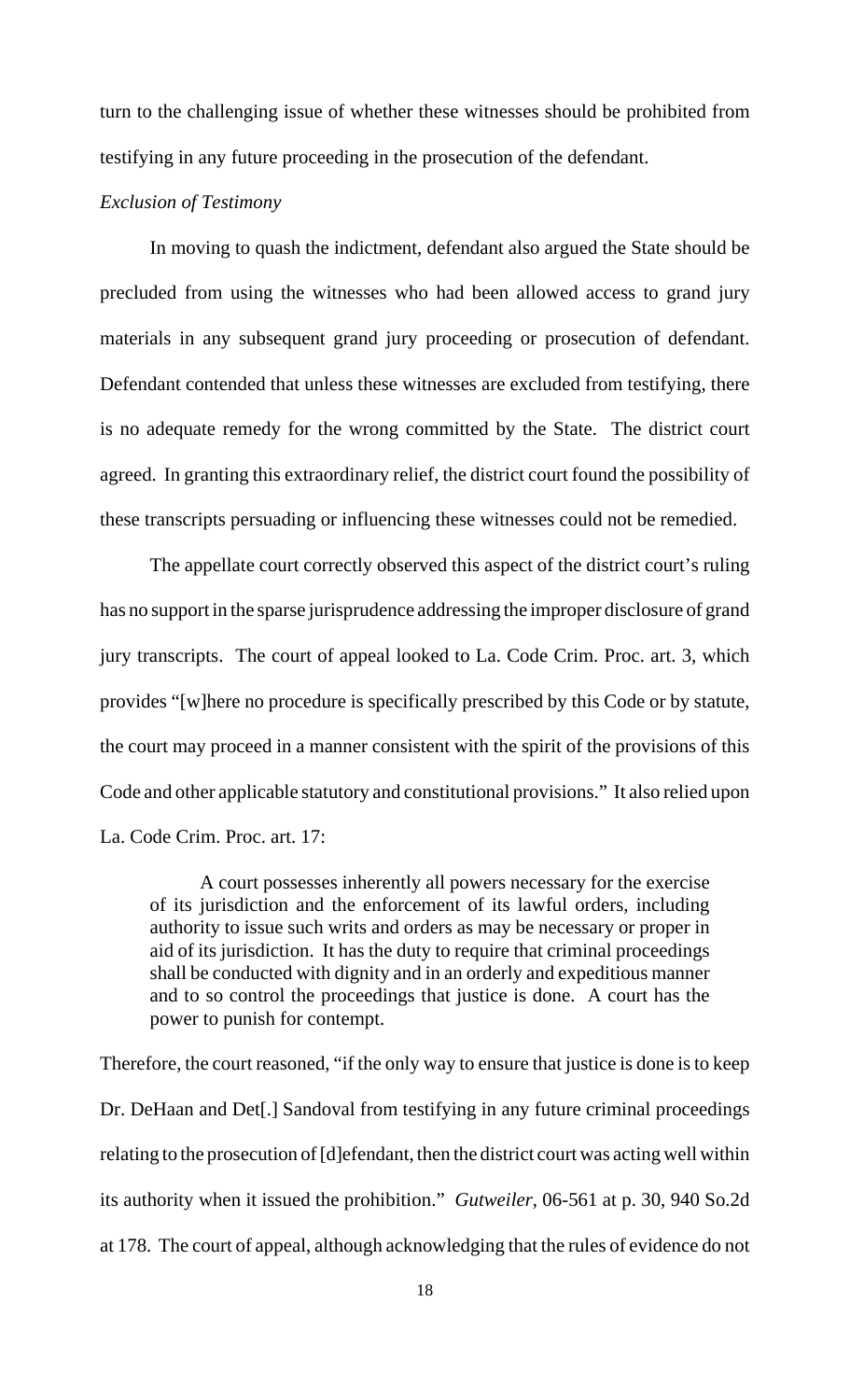apply to grand jury proceedings, also found it helpful to look to the sanctions provision of La. Code. Evid. art. 615, which redresses violation of witness sequestration at trial, and further found, under these circumstances, the only effective sanction listed in article 615 is disqualification. Recognizing that disqualification is a drastic remedy, the appellate court nevertheless upheld the district court's order, finding other remedies would not cure the harm done to the defendant and the inconvenience the exclusion causes the prosecutor does not outweigh that harm. *Gutweiler*, 06-561 at p. 32, 940 So.2d at 179.

We find the trial court abused its discretion in further sanctioning the State by prohibiting these witnesses from testifying in any future grand jury proceeding or prosecution of the defendant. The trial court implicitly analogized to the long standing exclusionary rule suppressing evidence and statements obtained in violation of the Fourth and Fifth Amendments to the United States Constitution by referring to "the fruit of the poisonous tree." In this respect, the trial court fell into error. We recognize the trial court was faced with a difficult situation in an area of the law with sparse jurisprudence. In addressing this aspect of the sanctions, it is important to note that the State's violation concerns a breach of grand jury secrecy and does not involve illegal evidence. However, the court must guard against the possibility of any opportunity to exert prejudice or influence on members of the grand jury, that may have resulted from the breach of secrecy. After a careful study, we conclude that quashing the indictment was sufficient to cure any potential prejudicial effect as a result of the State's breach of secrecy. There is no support to find the disclosure of these transcripts rises to the level of a violation of a defendant's rights under the Fourth and Fifth Amendments; the testimonies disclosed are not "fruit of the poisonous tree." Simply stated, the testimonies released were not evidence that was illegally obtained. Quashal of the indictment was sufficient.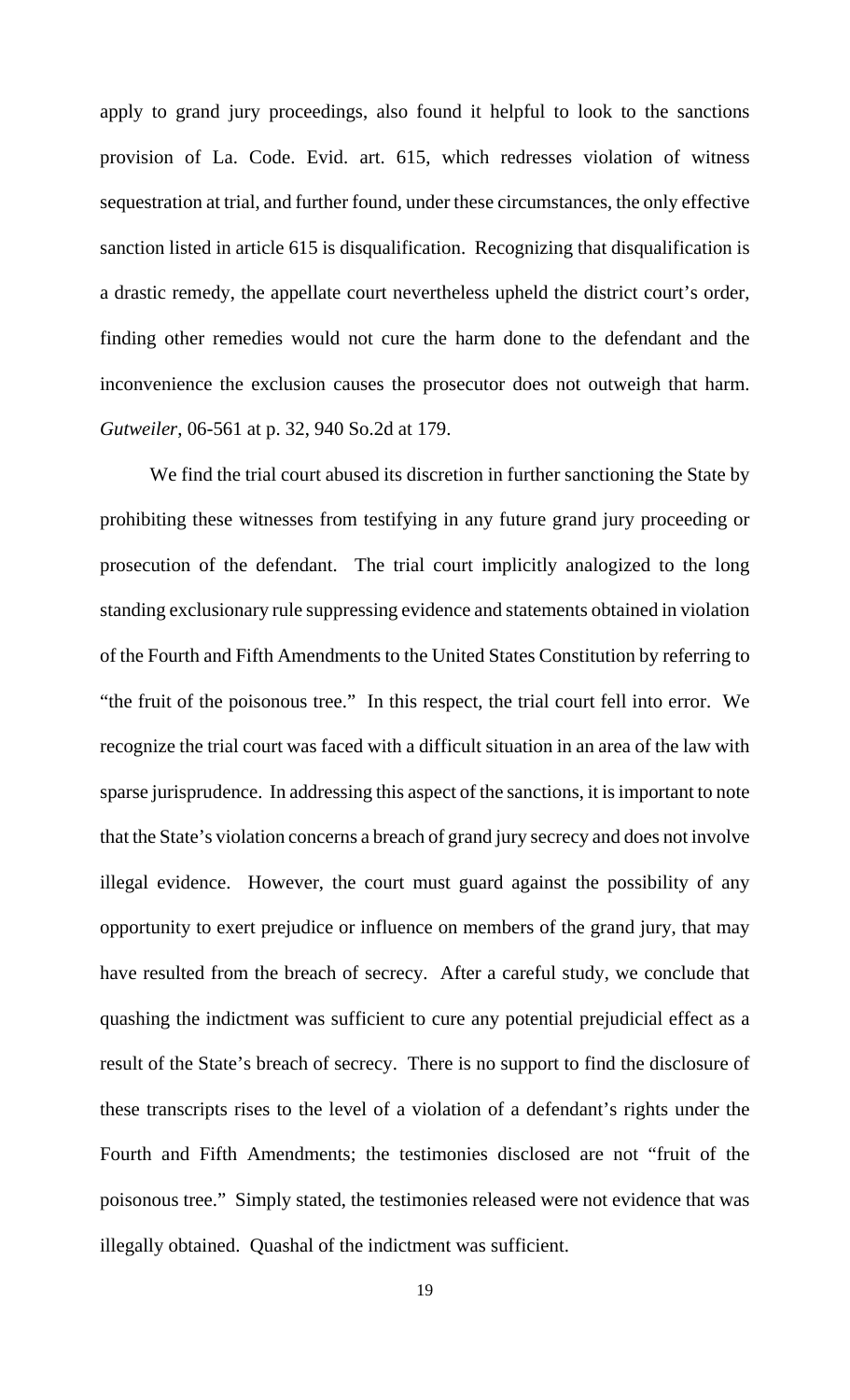Significantly we observe that Ms. Thomas's appearance before the grand jury did not place her beyond further questioning by the State and its expert. Dr. DeHaan could have queried Ms. Thomas and asked her to elaborate on the February 5, 2001 statement she made to the police. *See* La. Code Crim. Proc. art. 434, Off'l Rev. Comment (b) ("The secrecy required of a witness appearing before the grand jury does not preclude the witness from discussing his knowledge of the facts of a case with defense counsel, or with anyone else.") Thus, although we will uphold the quashal of the indictment for the State's violation of grand jury secrecy for providing the transcript of Ms. Thomas's testimony to Dr. DeHaan, this violation certainly does not provide support for the prohibition of Dr. DeHaan's future testimony in any future proceedings, a remedy unknown in *any* jurisdiction nationwide. Extensive and diligent research has failed to reveal this extraordinary relief ever being imposed.

Nor is there any support for prohibiting Det. Sandoval's future testimony. First and foremost, the State's breach of secrecy with this witness occurred over three years after the indictment was returned by the grand jury. We note the three witnesses whose grand jury testimonies Detective Sandoval reviewed are not direct alibi witnesses according to the State; the record shows they are the mother, stepfather and sister of the defendant and all live out of state. Moreover, defendant was provided these same transcripts on August 12, 2005, prior to the State providing them to Det. Sandoval.<sup>7</sup> There is simply nothing in the facts, at this time, or the law, to support prohibiting Det. Sandoval's testimony in any future proceedings.

In affirming this ruling by the trial court excluding the future testimony of these

 $7$  According to the State's stipulation of fact, these transcripts were provided to the defendant to satisfy *Brady* obligations. Where a defendant makes a specific request stated with particularity, the trial judge may review grand jury transcripts *in camera* to determine if they contain information favorable to the accused. *State v. Higgins*, 03-1980, p. 35 (La. 4/1/05), 898 So.2d 1219, 1241, *cert. denied*, 546 U.S. 883, 126 S.Ct. 182, 163 L.Ed.2d 187 (2005); *Trosclair*, 443 So.2d at 1103; *State v. Peters*, 406 So.2d 189, 191 (La. 1981). The record before us does not show that these transcripts were provided to the defendant with court approval.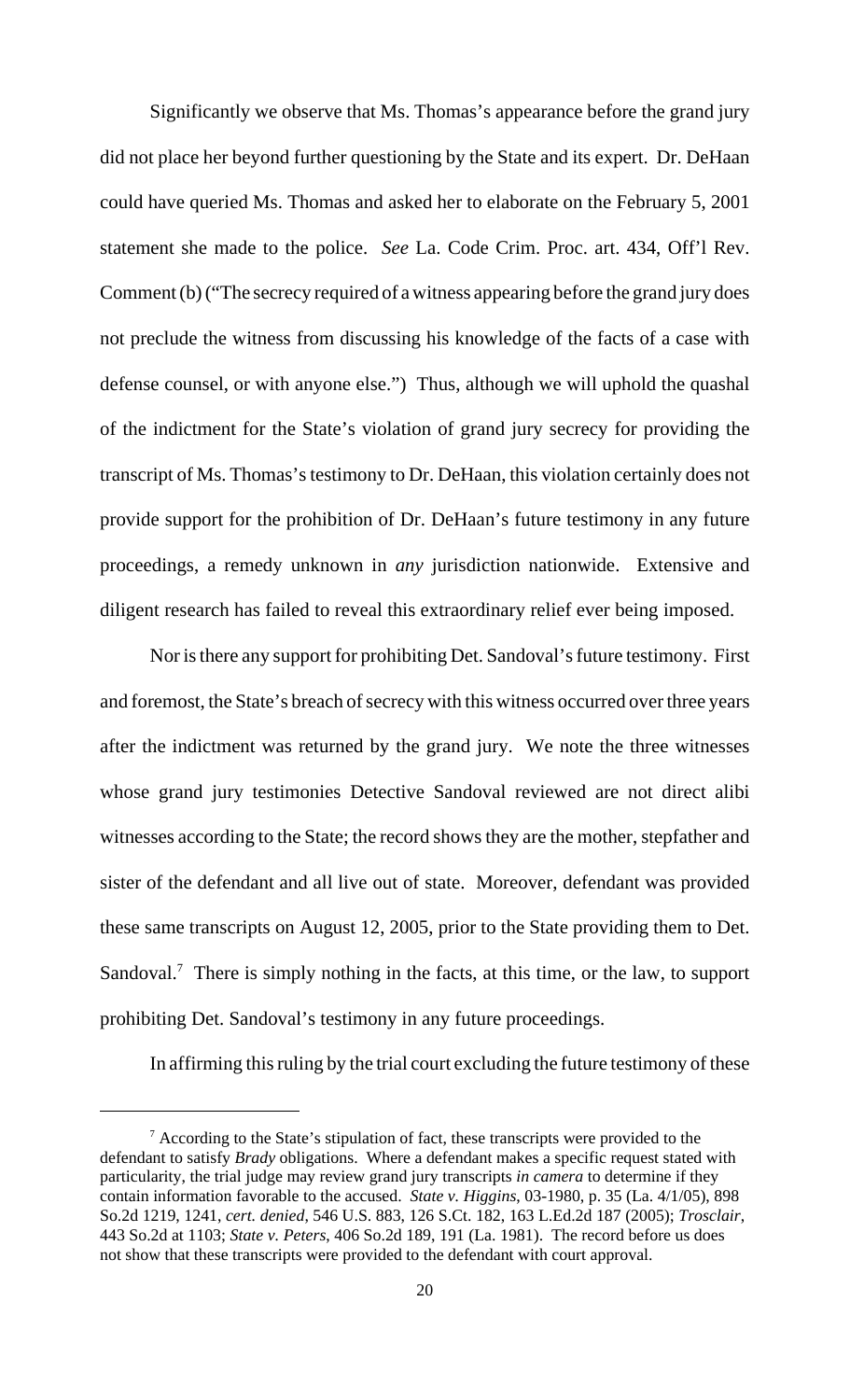witnesses, the court of appeal supported its decision by relying upon La. Code of Criminal Procedure articles 3 and 17. While it is within the inherent authority of courts to fashion remedies that promote the orderly and expeditious administration of justice where the law is silent, *State v. Mims*, 329 So.2d 686, 688 (La. 1976), the court abused its discretion in fashioning this remedy of prohibiting these witnesses from testifying in any future proceedings. It has long been held that an indictment should be quashed for the State's violation of grand jury secrecy without the defendant having to show prejudice or injury, *Revere*, *supra*, a jurisprudential rule well established at the time the Legislature revised the Code of Criminal Procedure in 1966. In addition, the Code provides that anyone who violates the secrecy of the grand jury shall be in constructive contempt of court. La. Code Crim. Proc. art. 434 C. This is not a situation where the law is silent, thus permitting the court to exercise its inherent authority to promote the administration of justice. *Mims*, 329 So.2d at 688 (Trial court was not required to hold its business in abeyance where prosecution's witnesses were unavailable, but erred in entering a verdict of not guilty where other alternatives were available.) The court of appeal erred in finding support from La. Code Crim. Proc. arts. 3 and 17 for this unusual *res nova* remedy.

Finally, we address the State's contention that the exclusive remedy allowed for a violation of La. Code Crim. Proc. art. 434 is constructive contempt pursuant to paragraph C. La. Code Crim. Proc. art. 434 C ("Any person who violates the provisions of this article shall be in constructive contempt of court.") To the contrary, article 434 does not remove the court's discretion to quash an indictment for a violation of its provisions. The Legislature is presumed to have enacted a statute in light of the preceding statutes involving the same subject matter and court decisions construing those statutes. *Hamp's Constr., L.L.C. v. City of New Orleans*, 05-489, p. 9 (La. 2/22/06), 924 So.2d 104, 110; *New Orleans Rosenbush Claims Serv., Inc. v.*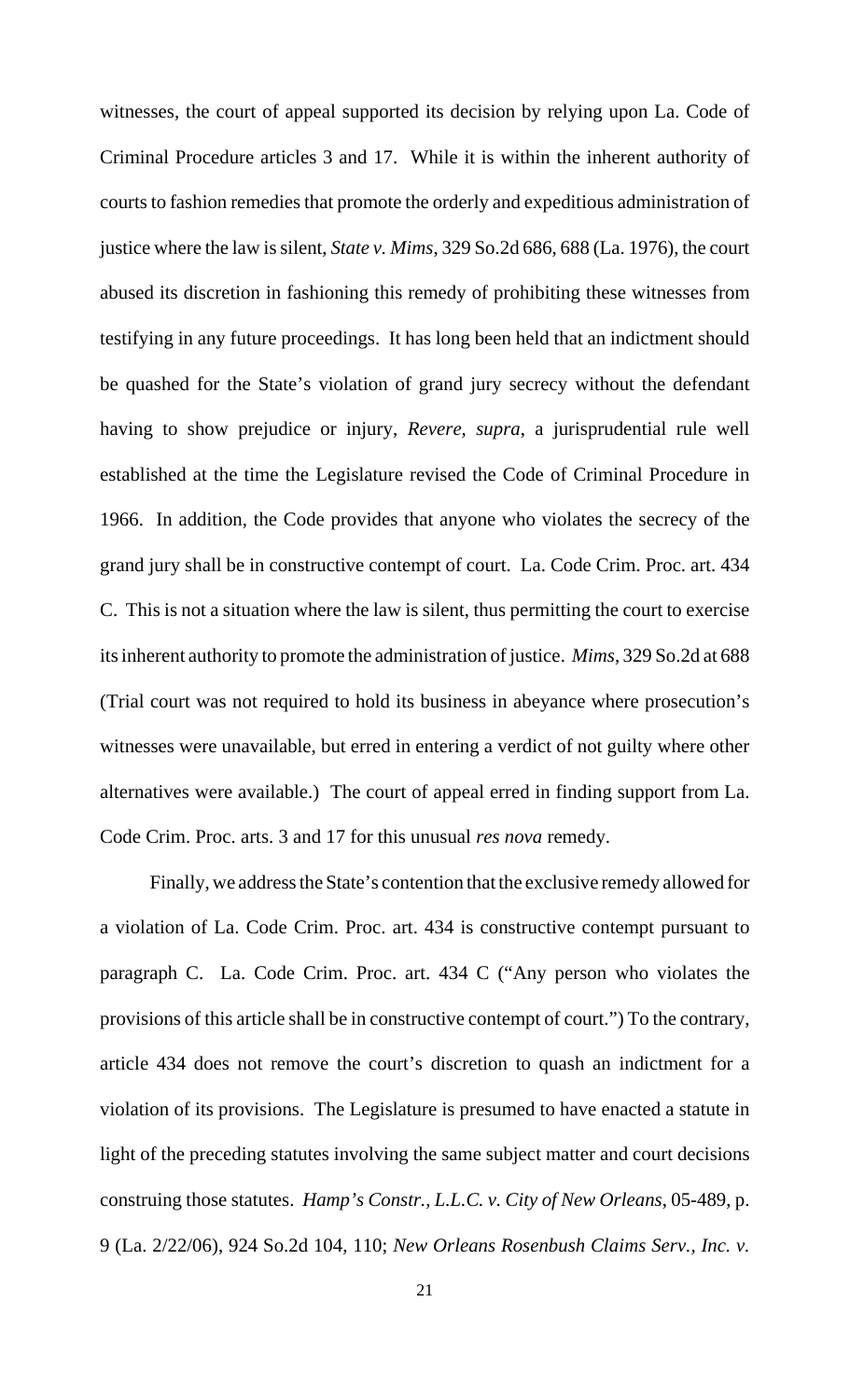*City of New Orleans*, 94-2223, p. 11 (La. 4/10/95), 653 So.2d 538, 544. Thus, the Legislature is presumed to have enacted the revised Code of Criminal Procedure fully cognizant of this court's decision in *Revere*, which held an indictment is properly quashed where grand jury secrecy has been violated. Moreover, as the Legislature specifically provided that no indictment shall be quashed on the ground that illegal evidence was presented to the grand jury, La. Code Crim. Proc. art. 442, it surely could have included such a prohibition in article 434. Under our rules of statutory construction, there is no support to find the Legislature expressed the sole remedy permitted for a violation of article 434 is contempt of court. Had the Legislature intended that legislation would not permit an indictment to be quashed for a violation of grand jury secrecy, it surely would have expressly provided.

### **CONCLUSION**

In conclusion, we find the prosecution's release of the transcript of grand jury testimony to the State's expert witness, Dr. DeHaan, prior to Dr. DeHaan testifying before the grand jury, was a violation of La. Code Crim. Proc. art. 434. The district court did not abuse its discretion, nor act in derogation of legislation, by quashing the indictment for this violation without requiring the defendant to show prejudice by the violation. The primary concern is not whether defendant was prejudiced by the breach of secrecy, but that an opportunity was provided to exert prejudice and influence on the grand jury members, which we must vigilantly guard against.

It was unnecessary for the State to violate La. Code Crim. Proc. art. 434 by its action of disseminating transcripts of grand jury testimony. If the State's expert needed more information regarding the fuel load than was available from Ms. Thomas's statement to law enforcement, although article 434 prohibits a witness from discussing her testimony except with counsel or the court, there was no legal impediment keeping Dr. DeHaan from interviewing Ms. Thomas.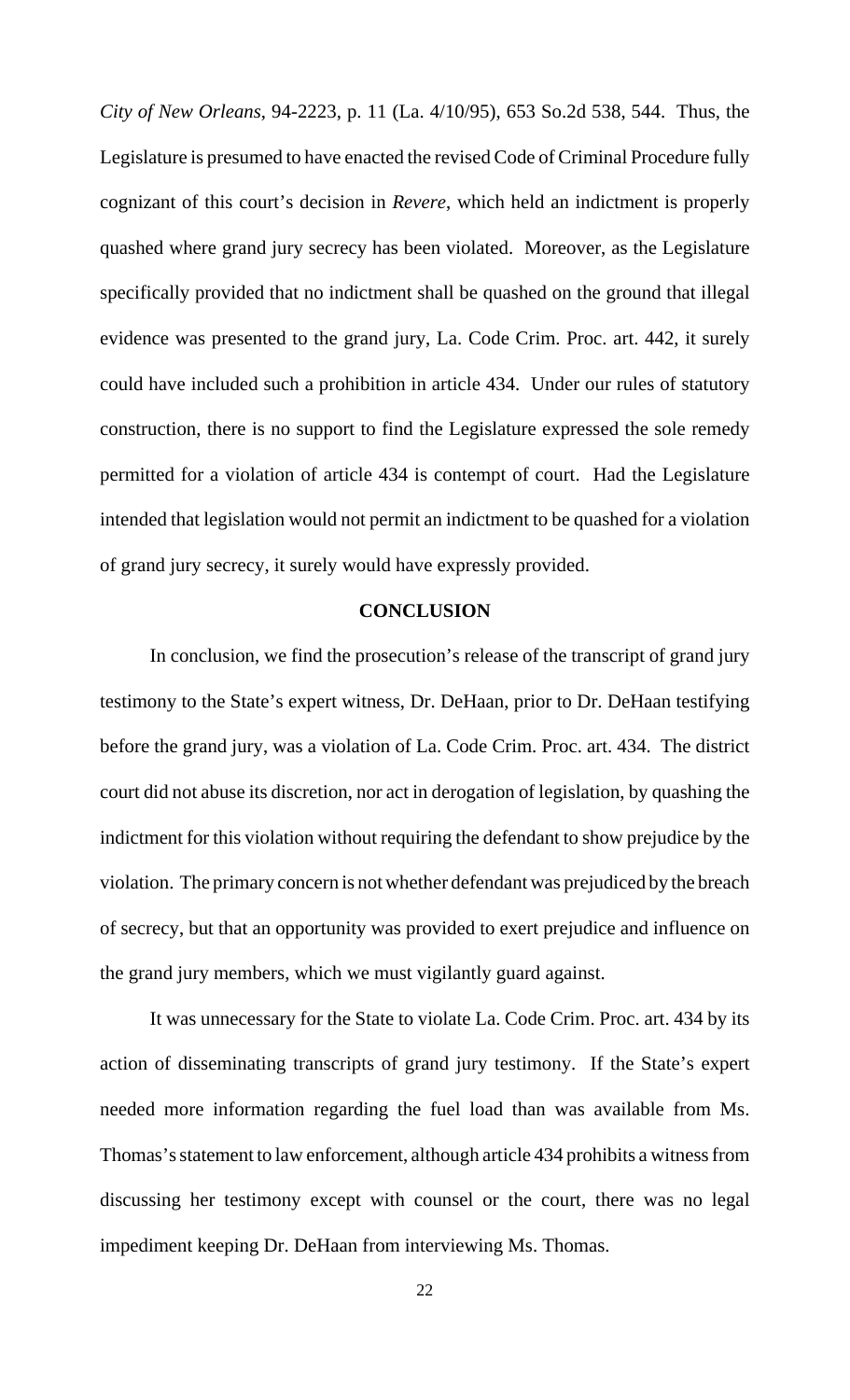Nonetheless, we find the lower courts erred in prohibiting Dr. DeHaan and Det. Sandoval from testifying in any future grand jury proceeding or prosecution because of the State's violation of grand jury secrecy. Under the circumstances of this case, the remedy of quashing the indictment is adequate to redress the State's violation of grand jury secrecy and to preserve the strong public policy in favor of maintaining the secrecy of grand jury proceedings.<sup>8</sup>

#### **DECREE**

For the foregoing reasons, the judgment of the court of appeal is affirmed in part and reversed in part. The decision is affirmed insofar as it holds the indictment was properly quashed for the State's violation of grand jury secrecy by the release of a witness's grand jury transcript to its arson expert witness; the ruling prohibiting Dr. John DeHaan and Det. Bobby Sandoval from testifying in any future grand jury proceedings or prosecution of the defendant is reversed. This case is remanded to the district court for further proceedings consistent with the views expressed in this opinion.

## **AFFIRMED IN PART, REVERSED IN PART AND REMANDED.**

<sup>&</sup>lt;sup>8</sup>By this finding, we are not commenting on the merits of the constructive contempt proceeding pending against the assistant district attorney in the district court.